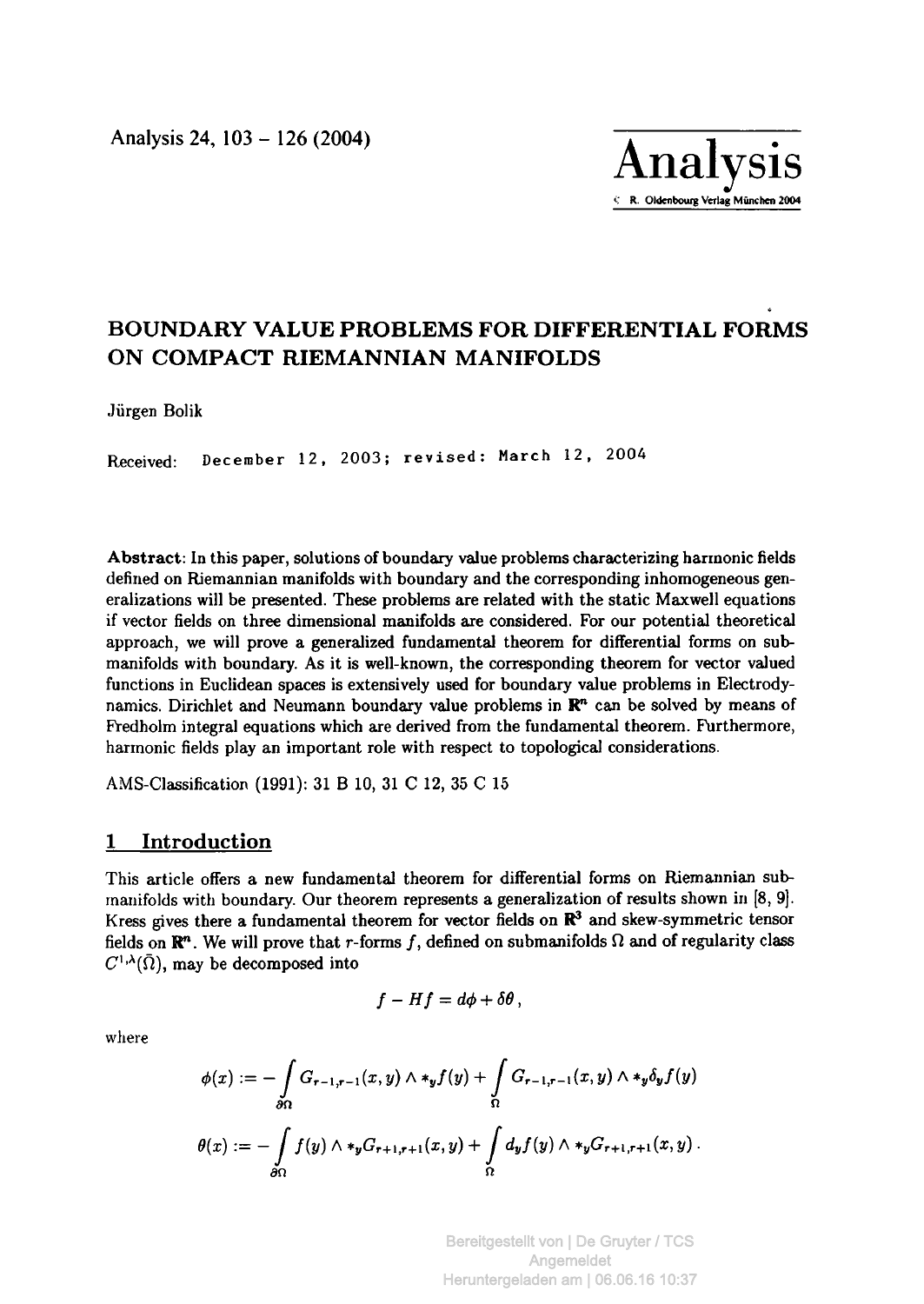Here *d* is the exterior derivative,  $\delta$  is the coderivative, and  $*$  denotes the Hodge mapping.  $G_{r,r}$  is a given double form and H f is a harmonic field. Among other things, these decomposition results provide solutions of important boundary value problems and the accompanying a priori estimates, as shown in  $[8, 9, 12]$  and  $[3, 4, 5, 13]$ . We find in  $[8, 9, 12]$  recipes to derive solutions of homogeneous and inhomogeneous Dirichlet and Neumann boundary value problems for vector fields using the fundamentad theorem in **R"**. In [9] this concept is generalized to skew-symmetric tensor fields.

At first glance, the fundamental theorem presented here seems to be a particular case of the Hodge-Kodaira-Morrey decomposition (cf. [10]). But this decomposition for differential forms defined on manifolds with or without boundary will not provide a direct approach to the usual boundary problems of Electrostatics and Magnetostatics. We have to be aware of major differences between both decompositions. This can be illustrated for vector fields in  $\Omega \subset \mathbb{R}^3$  for example. In this case, the Hodge-Kodaira-Morrey decomposition is given by a refined Helmholtz decomposition. The latter one is the direct sum

$$
L^p(\Omega,\mathbb{R}^3)=\{\nabla f\,|\,f\in W^{1,p}(\Omega)\}\oplus\overline{\{g\in C_0^\infty(\Omega,\mathbb{R}^3)\,|\,div\,g=0\}}^{\|.\|_p}.
$$

As shown in [12],  $L^p(\Omega, \mathbb{R}^3)$  can be expressed by the ranges R of projection operators Q and P, i.e.

$$
L^p(\Omega,\mathbb{R}^3)=\mathcal{R}(Q)+\mathcal{R}(P).
$$

If  $f \in C_0^{\infty}(\Omega,\mathbb{R}^3)$ , we are able to explicitly define these operators by

$$
(Qf)(x):=-\frac{1}{4\pi}\,grad\int\limits_{\Omega} \frac{1}{|x-y|} \,div_y\,f(y)\,dy+grad\,H(x)
$$
 and

$$
(Pf)(x) := \frac{1}{4\pi} \operatorname{curl} \int\limits_{\Omega} \frac{1}{|x-y|} \operatorname{curl}_y f(y) dy - \operatorname{grad} H(x),
$$

where  $H$  is a solution of a particular Neumann problem. The fundamental theorem for vector fields  $q \in C^1(\Omega, \mathbb{R}^3) \cap C^0(\tilde{\Omega}, \mathbb{R}^3)$  provides the representation

$$
g = -grad U + curl A,
$$

where *U* is given by the scalar potential

$$
U(x):=\frac{1}{4\pi}\int\limits_{\Omega}\frac{1}{|x-y|}div_y g(y)\,dy-\int\limits_{\partial\Omega}\frac{(\nu,g)(y)}{|x-y|}d\omega_y
$$

and A by the solenoidal vector potential

$$
A(x):=\frac{1}{4\pi}\int\limits_{\Omega}\frac{1}{|x-y|}\,curl_y\,g(y)\,dy-\int\limits_{\partial\Omega}\frac{[\nu,g](y)}{|x-y|}\,d\omega_y\,.
$$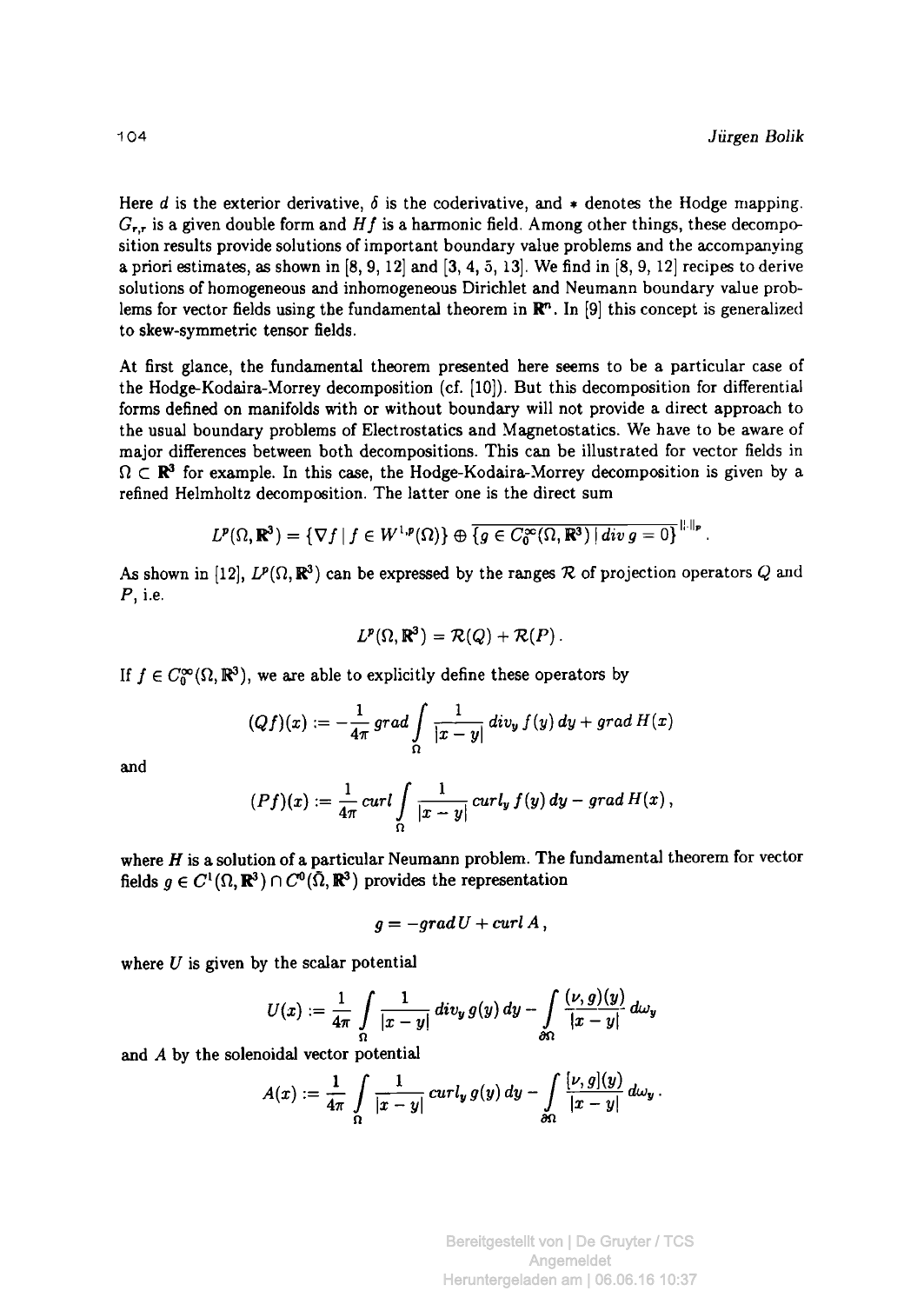For vector fields  $f \in C_0^{\infty}(\Omega, \mathbb{R}^3)$  this implies

$$
f(x)=-\frac{1}{4\pi}\,grad\int\limits_{\Omega}\frac{1}{|x-y|}\,div_{y}\,f(y)\,dy+\frac{1}{4\pi}\,curl\int\limits_{\Omega}\frac{1}{|x-y|}\,curl_{y}\,f(y)\,dy.
$$

Hence this decomposition generally does not use projection operators in order to define the relevant subspaces. The representation of the fundamental theorem differs from the Helmholtz decomposition by an artifical term *grad Η.* 

We will generalize results shown in [9, 12] in order to find solutions of boundary value problems for differential forms defined on Riemannian manifolds with boundary. The corresponding boundary value problems include problems which characterize harmonic fields, i.e. define Neumann fields if the normal components will vanish and define Dirichlet fields if the tangential components will vanish.

By means of the fundamental theorem it can be shown that the r-form

$$
d\int\limits_{\partial\Omega} (G_{r-1,r-1}(x,y),\epsilon(y))_y\,d\omega_y
$$

is a Dirichlet field in  $\Omega$  if  $\epsilon$  is a solution of a homogeneous Fredholm equation which is related to the Fredholm equations of the scalar Dirichlet and Neumann Laplace problem.

Our afore mentioned boundary value problems for harmonic fields can be generalized to nonharmonic field equations as given in [9] for skew-symmetric  $r$ -fields on  $\mathbb{R}^n$ . Similar problems on Riemannian manifolds with boundary are presented in [6]. The solution method there might be considered to be less direct than the following one. Both methods distinctly differ from each other.

## **2 Definitions and Preliminaries**

#### DEFINITION 1

- *a)* For  $n \in \mathbb{N} : n \geq 2$ , let  $\mathcal{M} = \mathcal{M}^n$  be a compact, oriented n dimensional  $C^{\infty}$ -Riemannian *manifold, let*  $\Omega = \Omega^n \subset\subset \mathcal{M}$  be an oriented *n* dimensional  $C^\infty$ -Riemannian submani*fold with boundary which consists of a finite number of arcwise connected domains with*   $C^{\infty}$  boundaries and pairwise disjunct closures.
- *b)* Let g be the Riemannian metric,  $g_{ij}$  its covariant components and  $g^{ij}$  its contravariant *components. If f, h are r-forms, where*  $0 < r \leq n$ , then the inner product  $(f, h)$  is *defined by*

$$
(f,h)=(h,f):=\frac{1}{r!}\sum_{j_1...j_r,l_1...l_r}g^{j_1l_1}...g^{j_rl_r}f_{j_1...j_r}h_{l_1...l_r}.
$$

*For 0-forms f and h, we define*  $(f, h) = (h, f) := f \cdot h$ .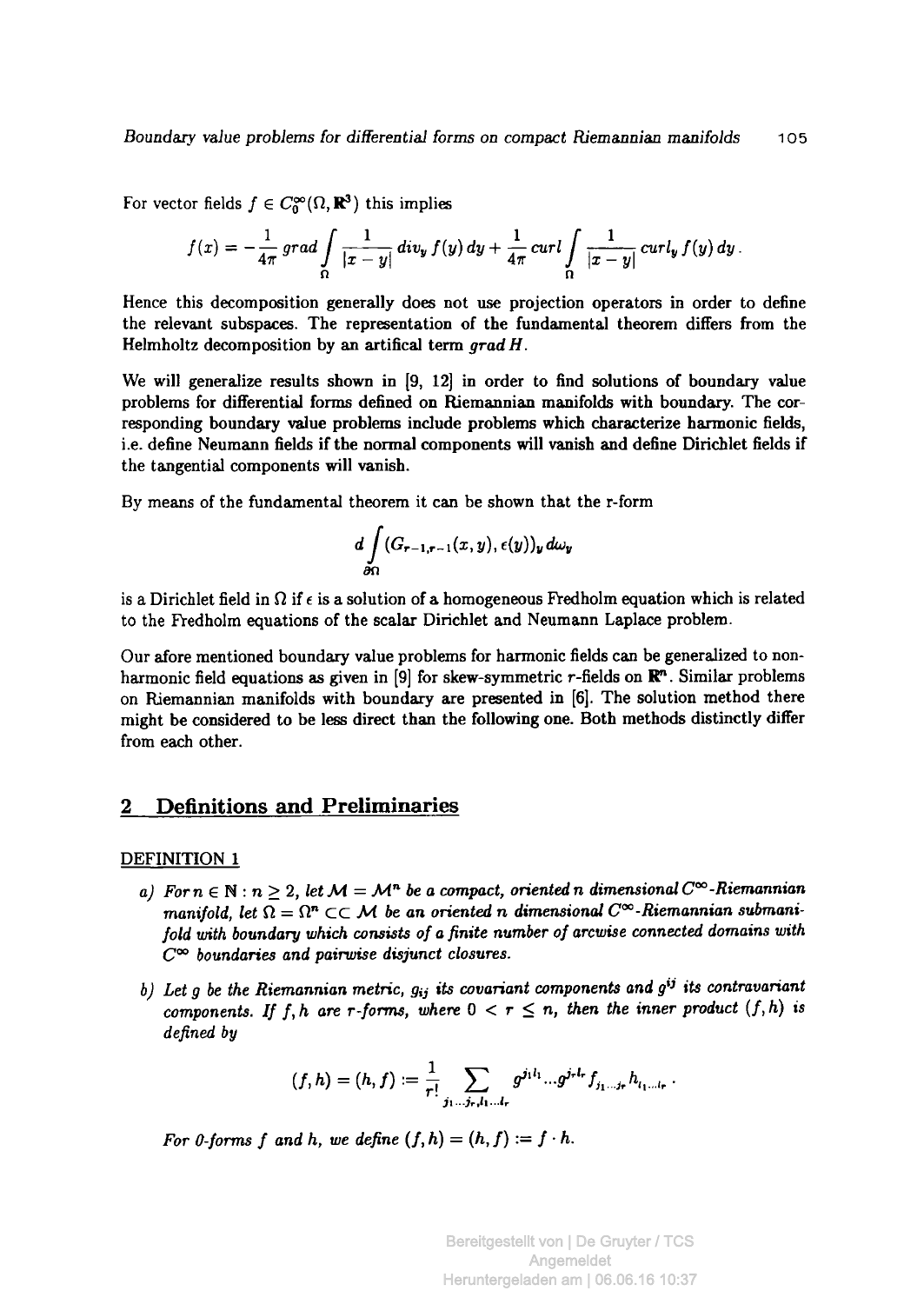Let now f be a 1-form, and h be an r-form. For  $0 < r \le n$ , the  $(r - 1)$ -form  $(f, h)$  is given in local coordinates by

$$
(f,h) = (h,f) := \frac{1}{r!} \sum_{l_2...l_r} (f,h)_{l_2...l_r} dx^{l_2} \wedge ... \wedge dx^{l_r}, \text{ where}
$$

$$
(f,h)_{l_2...l_r} := \sum_{k,l=1}^n f_k g^{kl} h_{ll_2...l_r}.
$$

*If h is a 0-form, then it is convenient to set for this form* 

$$
(f,h)=(h,f):=0.
$$

*c)* Let f be a differential form, let  $\rho = \rho(x, y)$  the geodesic distance and let  $k \in \mathbb{R}$ . Then  $f(x,y) = O(\rho^k)$  expresses concisely that  $\rho^{-k} \cdot f(x,y)$  is bounded with regard to each *component.* 

*For a linear space L, the symbol LT denotes the space of r-forms with components in L. Let*  $(V_k, \varphi_k, W_k)_{k \in K}$  be the atlas of an n dimensional Riemannian manifold M with *or without boundary, and let*  $(\psi_k)_{k \in K}$  *be the corresponding partition of unity. Then we will write*  $f \in L(M)$  *if*  $\sum \psi_k f \circ \varphi_k^{-1} \in L(\mathbb{R}^n)$ . *kZK* 

*For spaces*  $C^{k,\lambda}$  we presume that  $k \in \mathbb{N}_0$  and  $0 < \lambda < 1$ . The expressions  $C^{k,\lambda}(\partial\Omega)^r$ and  $C^{\infty}(\partial\Omega)$ <sup>*r*</sup> are used as abbreviations for  $C^{k,\lambda}(\Omega)$ <sup>*r*</sup> $|_{\partial\Omega}$  and  $C^{\infty}(\Omega)$ <sup>*r*</sup> $|_{\partial\Omega}$ , respectively.

*The 1-form*  $\nu = \nu(x)$  *denotes the differential form given by components which equal the components of the exterior normal in*  $x \in \partial \Omega$ *. For a differential form f defined on*  $\partial\Omega$ , we call  $(\nu, f)$  the normal component of f and  $\nu \wedge f$  the tangential component of *f*. Subscripts  $\nu$  or  $\tau$  of  $C^{k,\lambda}(\partial\Omega)^r$  and  $C^{\infty}(\partial\Omega)^r$  mean that  $(\nu, f) = 0$  or  $\nu \wedge f = 0$  for *forms f of the space in question.* 

The Lebesgue  $L^p$ -spaces for r-forms defined on  $\partial\Omega$  will be understood as completion *of smooth forms on* Ω *with regard to ||.||p. Correspondingly* Ζ£(9Ω) *and LPr(dQ)<sup>r</sup> are completions of the respective smooth subspaces*  $C^{\infty}_{\nu}(\partial\Omega)^r$  and  $C^{\infty}_{\tau}(\partial\Omega)^r$ .

Let  $0 \leq r < n$ ,  $f \in L^2_{\nu}(\partial \Omega)^r$  and  $g \in L^2_{\tau}(\partial \Omega)^{r+1}$ . Then the bilinear form  $\langle f, g \rangle$  is *defined by* 

$$
\langle f,g\rangle:=\int\limits_{\partial\Omega}(f(x),(\nu(x),g(x)))\,d\omega_x\,.
$$

*According to common notation, d designates the exterior derivative, and δ the coderivative.* For  $f \in C^1(M)^r$  we set

$$
\delta f := (-1)^{(r+1)n} * (d(*f)) \quad \text{if } r > 0,
$$

 $\mathbf{r}$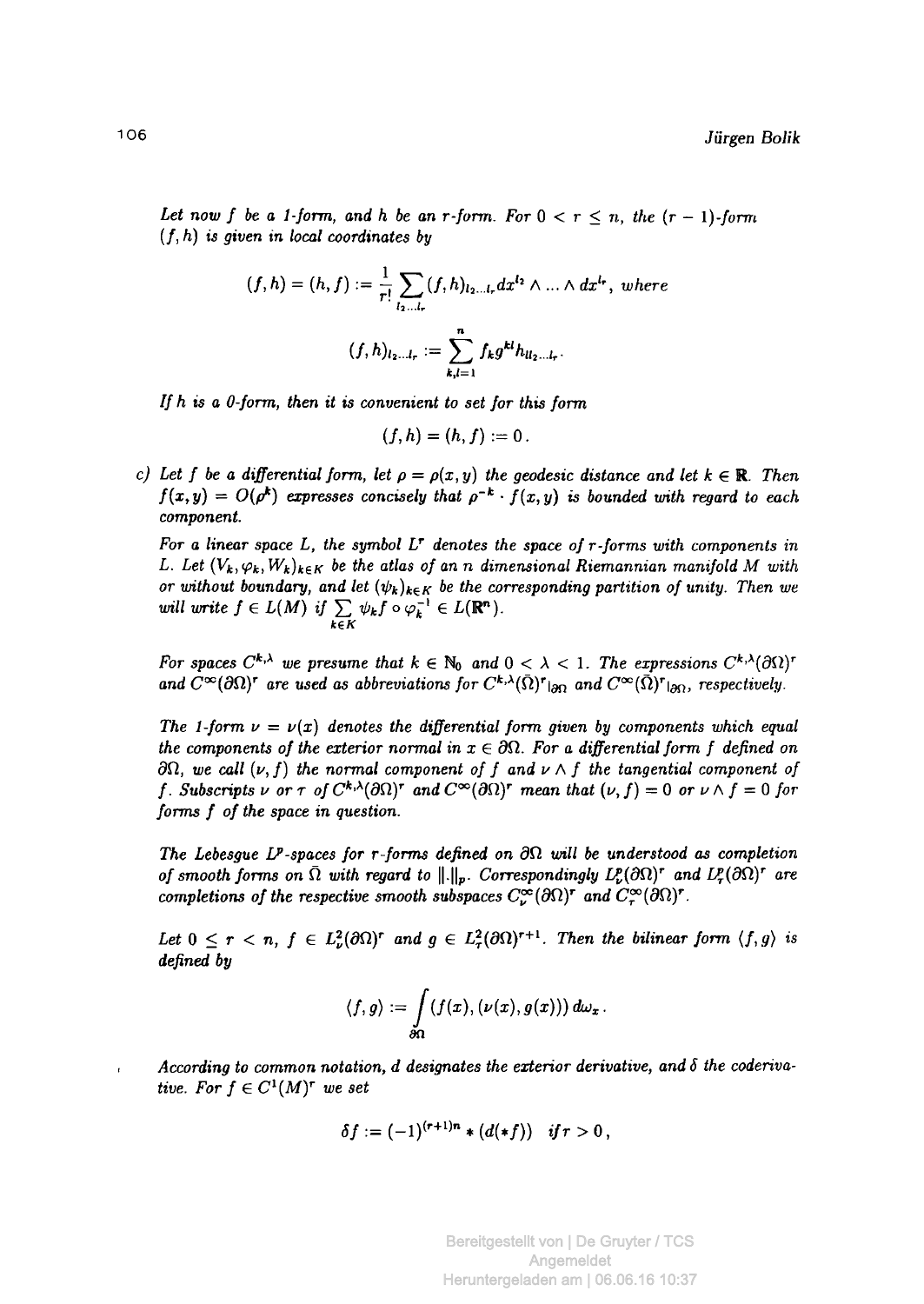*and*  $\delta f = 0$  *if*  $r = 0$ .

*By \* the Hodge mapping is denoted.* 

*Harmonic fields*  $f \in C^{1,\lambda}(\overline{\Omega})^r$ , *fulfilling*  $(\nu, f) = 0$ , *will be called Neumann fields Z*( $Ω$ )<sup>*r*</sup> on  $Ω$ .

*Correspondingly, harmonic fields*  $f \in C^{1,\lambda}(\overline{\Omega})^r$ , *obeying*  $\nu \wedge f = 0$ , *are denoted as Dirichlet fields* 3>(Ω) *on* Ω.

# **3 The Fundamental Theorem for Differential Forms on Compact Riemannian Manifolds**

The fundamental theorem for vector fields (cf. [8, 12]) is extensively used to solve basic boundary value problems given in Electrostatics, Magnetostatics as well as Hydrostatics. In [9], Kress presents a generalization of this fundamental theorem for  $\mathbb{R}^n$ -fields and investigates solutions of suitable generalized boundary value problems. The following chapters again offer a generalization, but now with regard to the presupposed manifold.

According to [11], we define:

DEFINITION 2: *Let M. be an oriented η dimensional C°°-Riemannian manifold. The mapping*  $j(x,y) = j(y,x) \in C^{\infty}(\mathcal{M} \times \mathcal{M})$  *is presumed to satisfy*  $0 \leq j(x,y) \leq 1$ . This function  $j \in C_0^{\infty}(W)$  is equal to 1 in a neighbourhood  $W_0 \subset\subset W$  of the diagonal, where W is defined *according to [11, p. 114]. The constant*  $\omega_n$  designates the  $(n-1)$  dimensional surface area *of the unit sphere in*  $\mathbb{R}^n$ , and  $\alpha(x, y)$  denotes the double form

$$
\alpha(x,y) = \alpha_{r,r}(x,y) := \frac{1}{r!} (d_x d_y(-\frac{1}{2}\rho^2(x,y)))^r.
$$

*By means of this double form, the form*  $\omega(x, y) = \omega_{r,r}(x, y)$  is defined by

$$
\omega_{r,r}(x,y) := \begin{cases}\n-\frac{1}{(n-2)\omega_n \rho^{n-2}(x,y)} \cdot j(x,y) \cdot \alpha(x,y) & \text{for } n > 2 \\
\frac{1}{2\pi} \ln \rho(x,y) \cdot j(x,y) \cdot \alpha(x,y) & \text{for } n = 2\n\end{cases}
$$

When dealing with the Euclidean manifold  $\mathbb{R}^n$ , it is interesting to understand how the results of Kress, presented in [8, 9], are embedded in the results of our approach. A number of formulas will be summarized in the following *Remarks 1* and *2* for this purpose.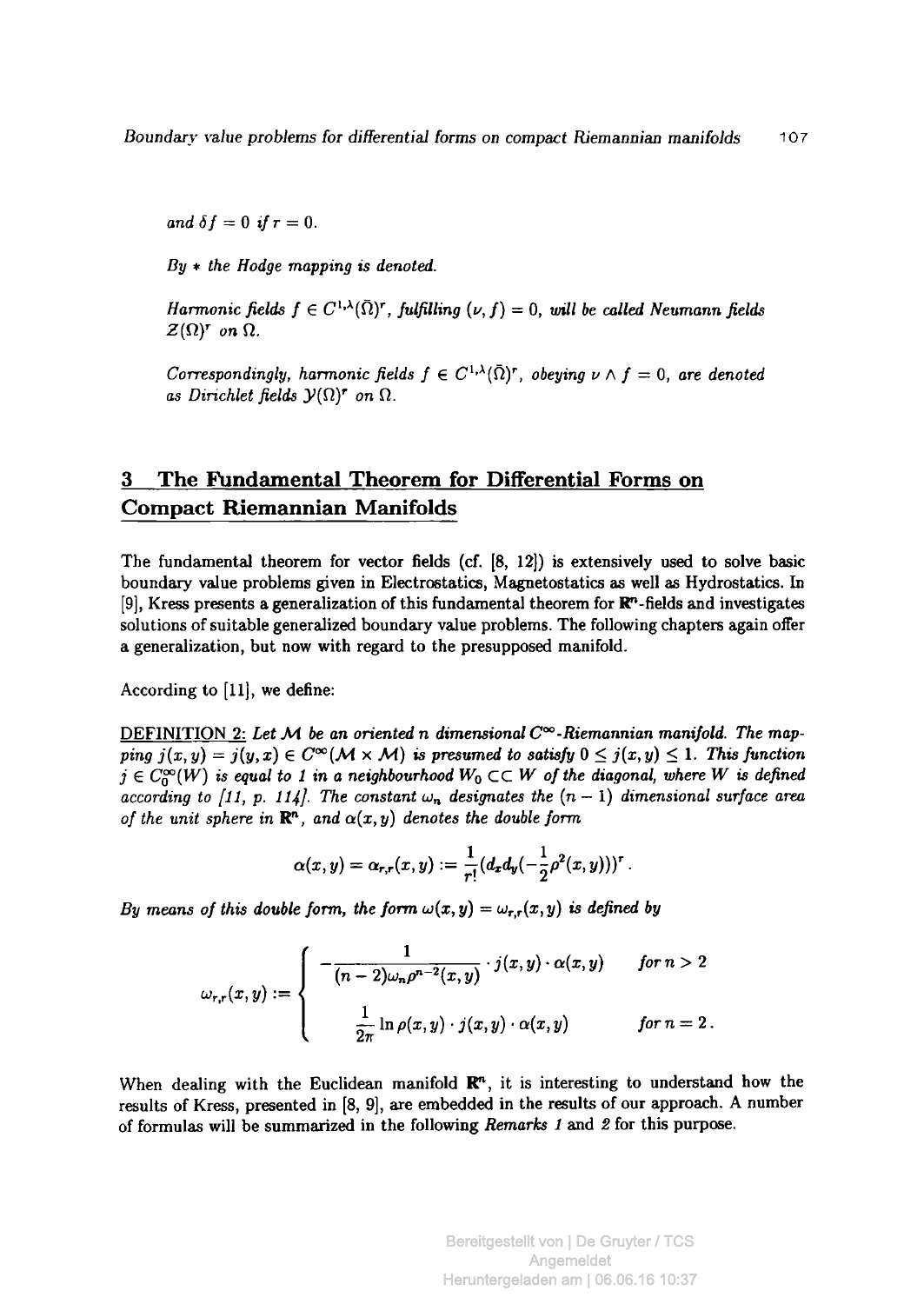REMARK 1: On compact subsets  $U \subset \mathbb{R}^n$ , the double form  $\omega_{\tau,\tau}$  might then be written as

$$
\omega_{r,r}|_U=(G_0\sum_{i_1<\ldots
$$

*where Go denotes the Newton potential function, i.e.* 

$$
G_0(x,y) = \begin{cases} -\frac{1}{(n-2)\omega_n|x-y|^{n-2}} & \text{for } n > 2 \\ \frac{1}{2\pi} \ln|x-y| & \text{for } n = 2 \, . \end{cases}
$$

For our approach, it is convenient to define some quantities constituted by the pull back mapping  $(\varphi_{\bm{x}}^{-1})^*$ . We will set  $\varphi_{\bm{x}} := \exp_{\bm{x}}$ , where  $\exp_{\bm{x}}$  denotes the exponential map. Therefore we can benefit from properties of  $exp<sub>x</sub>$ , concerning geodesic distances and radial isometry within a neighbourhood  $U_x$  of  $x \in \mathcal{M}$ . The range of  $\exp_x$  is a subset of the tangential space  $T_xM$ , and  $T_xM$  may be equated to a subset of  $\mathbb{R}^n$ .

The *fundamental theorem* of this paper will provide a representation for differential forms on compact Riemannian manifolds, which generalizes the fundamental theorem of [8, 9]. The following result gives a first hint to the proof of our fundamental theorem. As there is a finite number of linearly independent harmonic forms on a compact Riemannian manifold, the equation

$$
\Delta \mu = \beta
$$

is not solvable for arbitrary data  $\beta \in \mathbb{C}^{\infty}$ . This is a major difference compared with the general solvability on the manifold  $\mathbb{R}^n$ .

#### LEMMA 1: Let  $0 < r < n$ .

*a)* There exist operators G and H, constituted by kernels  $G(x, y)$  and  $H(x, y)$ , satisfying

(1) 
$$
\Delta G \phi = \phi - H \phi \text{ for each } \phi \in C^{\infty}(\mathcal{M})^{r}.
$$

*Moreover, the range of G is orthogonal to the harmonic forms, and the double forms*   $G(x,y)|_{x\neq y}$  and  $H(x,y)$  are elements of  $C^{\infty}$ .

*b)* When  $1 < p < \infty$ ,  $k \in \mathbb{N}_0$  and  $\phi \in L^p(\mathcal{M})^r$ , then appropriate extensions of these *operators exist and equation (1) is valid for the extensions G and H as well. Here*  $G\phi$ is part of  $W^{2,p}(\mathcal{M})^r$  and  $H\phi$  consists of those elements of  $L^p(\mathcal{M})^r$  which are harmonic *r-forms in the sense of distributions. Furthermore,* 

$$
G \in \mathcal{L}(W^{k,p}(\mathcal{M})^r, W^{k+2,p}(\mathcal{M})^r) \text{ and } H \in \mathcal{L}(W^{k,p}(\mathcal{M})^r, W^{k,p}(\mathcal{M})^r).
$$

*c)* If  $k \in \mathbb{N}_0$  and  $\phi \in C^{k,\lambda}(\mathcal{M})^r$ , where  $0 < \lambda < 1$ , then

$$
G\in \mathcal{L}(C^{k,\lambda}(\mathcal{M})^r,C^{k+2,\lambda}(\mathcal{M})^r) \text{ and } H\in \mathcal{L}(C^{k,\lambda}(\mathcal{M})^r,C^{k,\lambda}(\mathcal{M})^r).
$$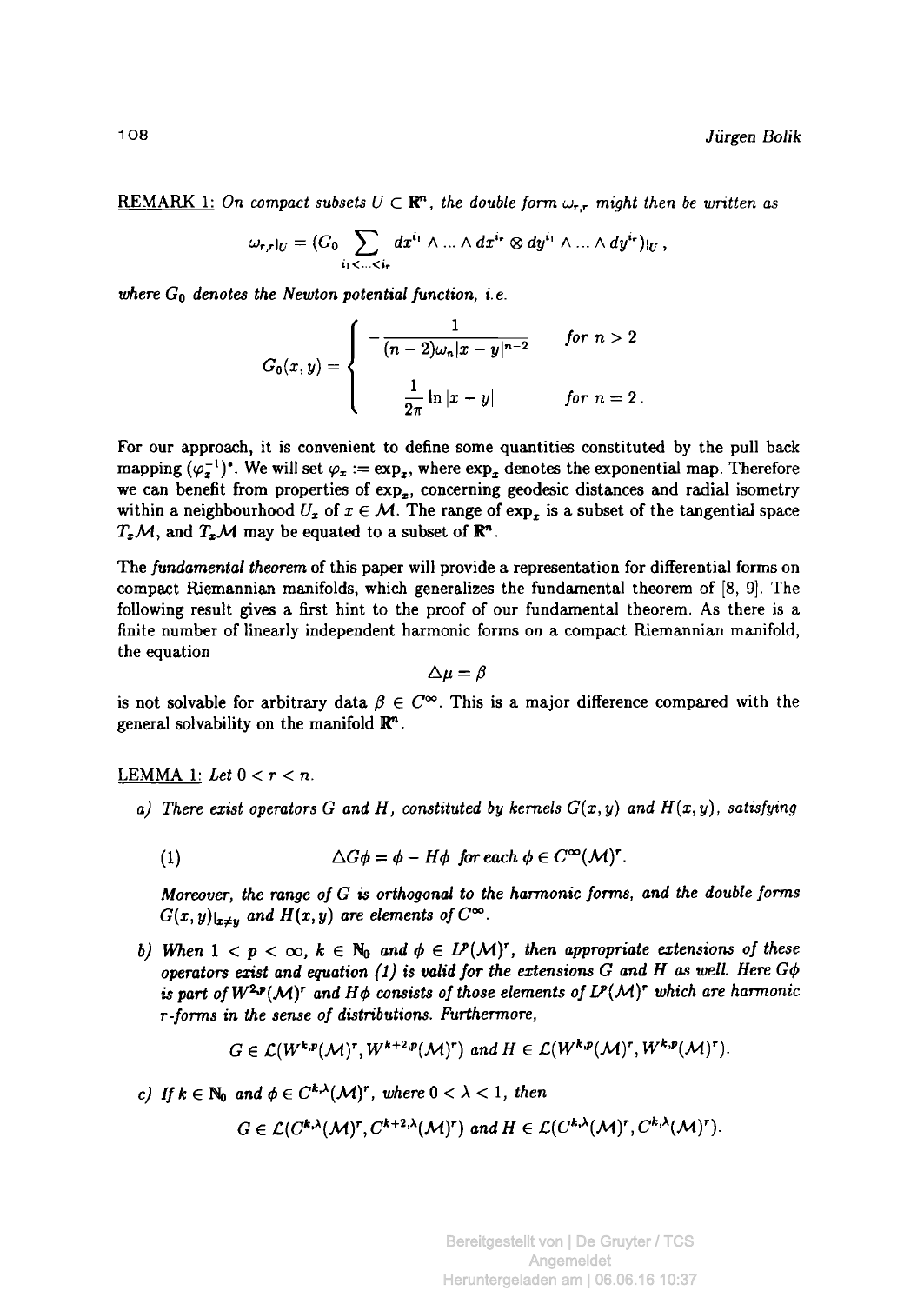*Proof:* Part a) of the assertion is proven in [11]. For the proof of b) and c), a transformation by  $exp<sub>x</sub>$  is helpful. Then one can refer to the well-known estimates for the Newtonian potential and for estimates of weakly singular kernels. In detail, we use the representation

$$
(2) \hspace{1cm} G(x,y) = \omega(x,y) + W(x,y) \, ,
$$

where  $\omega$  is given in *Definition 2.* The kernel  $W(x, y)$  of this representation is continous for  $x \neq y$ . For  $2 \leq n < 4$  this kernel is even everywhere continous. Moreover, there exist a subset *U* containing *x* and *y*, such that  $W(x, y)|$ *v* possesses singularities of type

(3) 
$$
W(x,y)|_U = \begin{cases} O(r^{4-n}(x,y)) & \text{if } n > 4 \\ O(r^{-\epsilon}(x,y)), \text{ for all } \epsilon > 0 & \text{if } n = 4. \end{cases}
$$

By transformation of the differential forms  $\omega(x, y)$  and  $W(x, y)$ , we obtain components  $\pm \tilde{\omega}_0(p,q)$  and  $\pm \tilde{W}_0(p,q)$ . Such kernels are extensively treated in [2] with regard to *V*estimates. As the according  $C^{k,\lambda}$ -estimates for this type of integral operators are also wellknown, the assertions b) and c) are proven.

 $\Box$ 

Corresponding results are valid for 0-forms and for *n*-forms. The relevant kernels  $G_{0,0}$  and  $H_{0,0}$  are defined in [1].

The range *Hf* for forms  $f \in L^2(M)^r$ ,  $0 \le r \le n$ , is a subset of  $W^{1,2}(\mathcal{M})^r$ . This can be shown by formulas presented in [11, chapter 26] for example.

For some of the subsequent considerations, we will extend forms  $f$  which are originally defined on sets  $\Omega \subset\subset \mathcal{M}$  to  $\tilde{f} \in L^2(\mathcal{M})^r$ , where  $\tilde{f}|_{\Omega} = f$  and  $\tilde{f}|_{\tilde{\Omega}} = 0$ .

Our first main task now is to prove the fundamental theorem presented in

#### THEOREM 1: Fundamental Theorem

Let  $f \in C^1(\bar{\Omega})^r$ , where  $0 < r < n$ . Then the decomposition

$$
(4) \t\t\t f - (H\tilde{f})|_{\Omega} = d\phi + \delta\theta,
$$

*constituted by derivations of the differential forms* 

$$
\phi(x) := -\int\limits_{\partial\Omega} G_{r-1,r-1}(x,y) \wedge \ast_y f_r(y) + \int\limits_{\Omega} G_{r-1,r-1}(x,y) \wedge \ast_y \delta_y f_r(y)
$$

*and* 

$$
\theta(x) := -\int\limits_{\partial\Omega} f_r(y) \wedge *_y G_{r+1,r+1}(x,y) + \int\limits_{\Omega} d_y f_r(y) \wedge *_y G_{r+1,r+1}(x,y),
$$

*is valid.*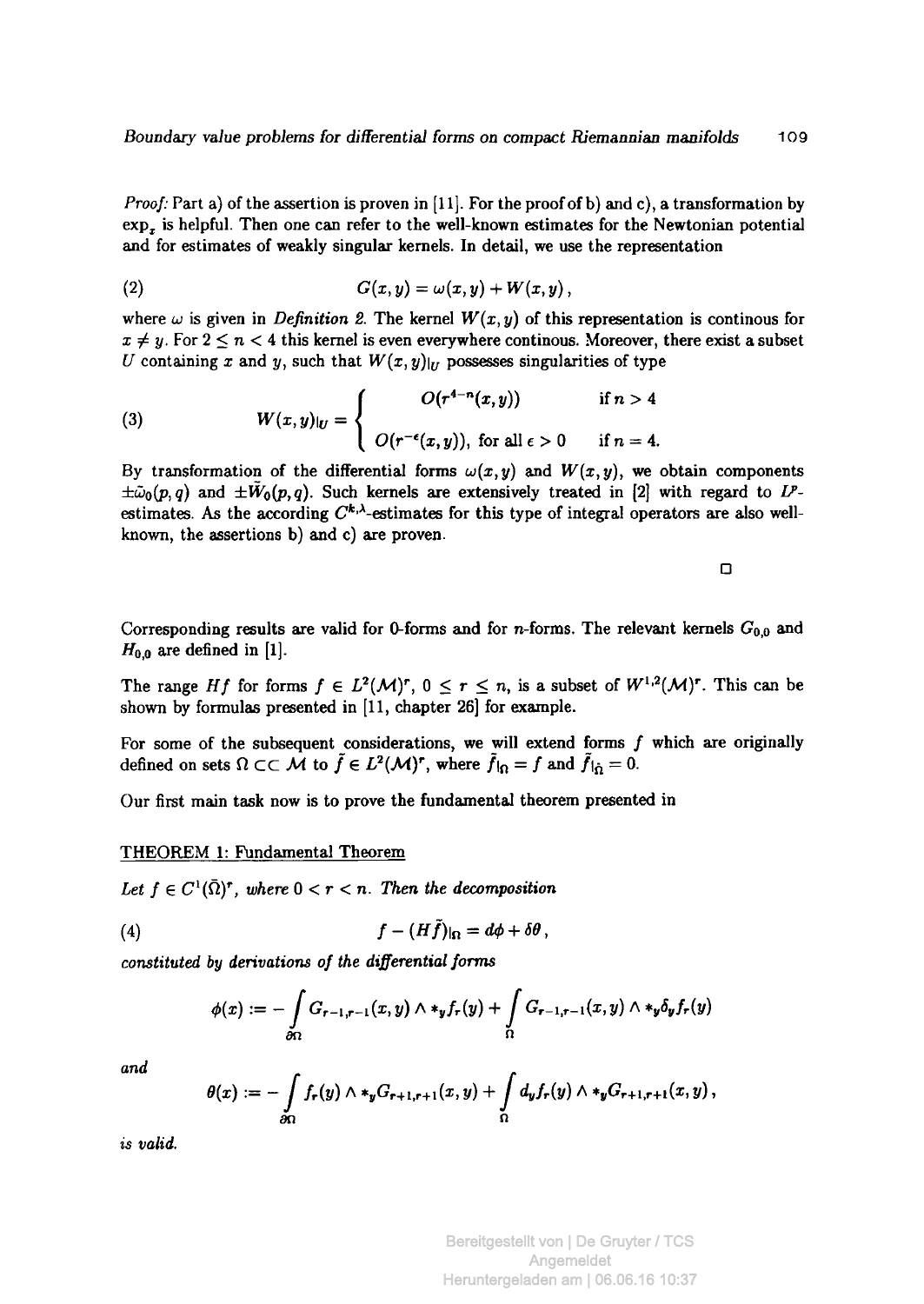$$
\delta\phi=0 \text{ and } d\theta=0,
$$

*i. e. φ is coclosed and θ is closed.* 

The form  $\tilde{f}$  is the above mentioned extension.

*Moreover, the latter forms have the properties:* 

*Proof*: We can conclude from *Lemma 1* that

(5) 
$$
d\delta(G_r f) + \delta d(G_r f) = \Delta(G_r f) = ((1 - H)\tilde{f})|_{\Omega}
$$

for  $f \in C^1(\bar{\Omega})^r$ . The equations connecting double forms of different orders given by

(6) 
$$
-\delta_x G_{r,r}(x,y) = d_y G_{r-1,r-1}(x,y)
$$

and

(7) 
$$
d_x G_{r-1,r-1}(x,y) = -\delta_y G_{r,r}(x,y)
$$

are taken from [11, p. 134]. By means of the formula

$$
(8) \t\t dg \wedge *h = d(g \wedge *h) - g \wedge * \delta h
$$

for forms  $g = g_{p-1} \in C^1(\bar{\Omega})^{p-1}$  and  $h = h_p \in C^1(\bar{\Omega})^p$ , the following equations are derived:

(9) 
$$
d_y G_{r-1,r-1}(x,y) \wedge *_{y} f_r(y) =
$$

$$
= d_y (G_{r-1,r-1}(x,y) \wedge *_{y} f_r(y)) - G_{r-1,r-1}(x,y) \wedge *_{y} \delta_y f_r(y),
$$

where  $g_{r-1} = G_{r-1,r-1}$ , with x fixed, and  $h_r = f_r$ , as well as

(10)  
\n
$$
\delta_y G_{r+1,r+1}(x,y) \wedge *_{y} f_r(y) =
$$
\n
$$
= d_y(f_r(y) \wedge *_{y} G_{r+1,r+1}(x,y)) - d_y f_r(y) \wedge *_{y} G_{r+1,r+1}(x,y),
$$

where  $h_{r+1} = G_{r+1,r+1}$ , with x fixed, and  $g_r = f_r$ . The Laplace equation (5) decomposes forms in an appropriate manner. Now, the first component *φ* will be of interest. By use of (6), (9) and Stokes theorem, we obtain

(11) 
$$
-\delta_x(G_r f)(x) = \int_{\Omega} d_y G_{r-1,r-1}(x,y) \wedge *_{y} f_r(y) =
$$

$$
= \int_{\partial \Omega} G_{r-1,r-1}(x,y) \wedge *_{y} f_r(y) - \int_{\Omega} G_{r-1,r-1}(x,y) \wedge *_{y} \delta_y f_r(y) = -\phi(x),
$$

where  $\delta \phi = 0$ . The equation for the second component  $\theta$  will be proven in the same way. For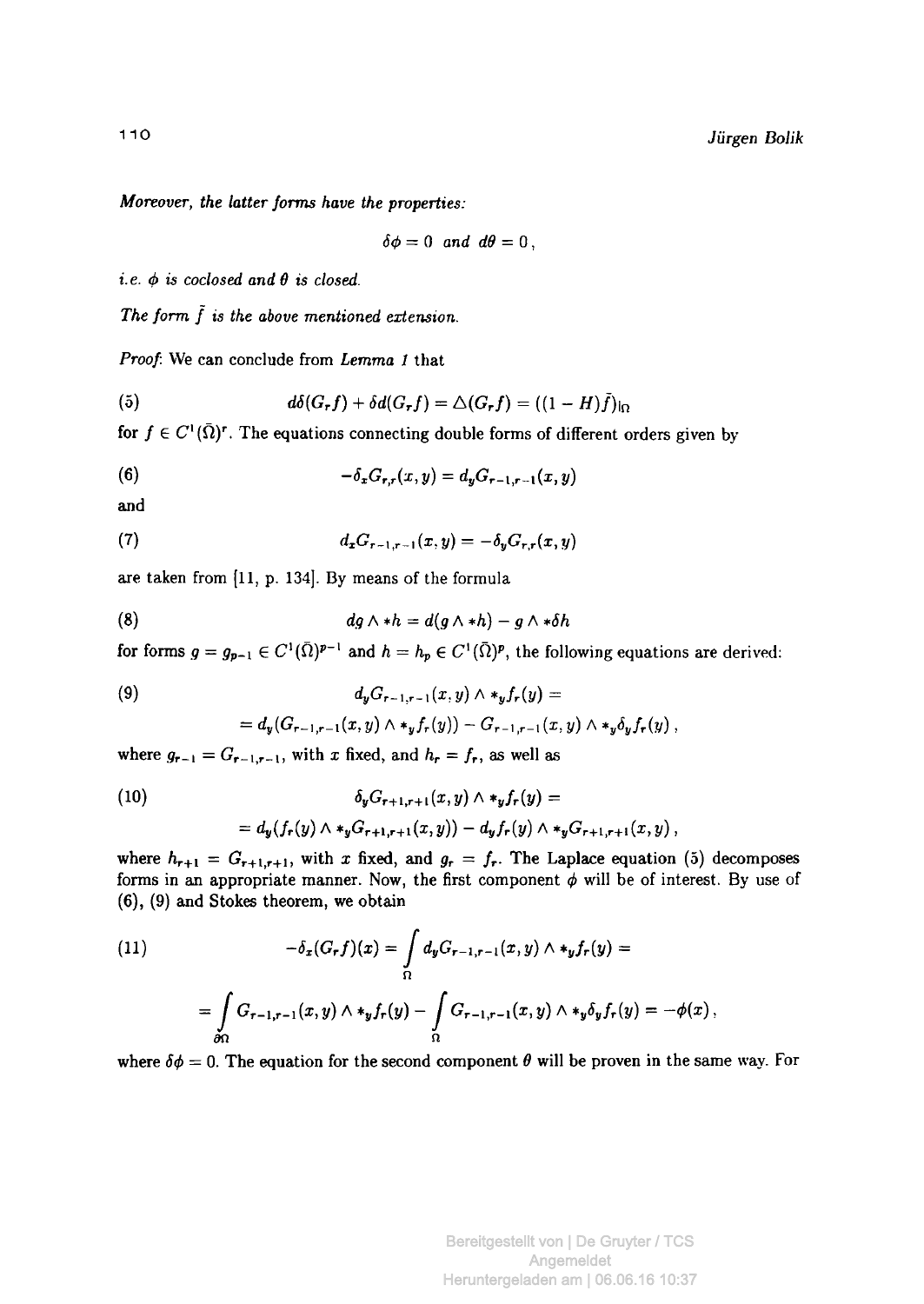this, we use (7), (10) and Stokes theorem to get

(12) 
$$
-d_x(G_r f)(x) = \int_{\Omega} \delta_y G_{r+1,r+1}(x,y) \wedge *_y f_r(y) =
$$

$$
= \int_{\partial \Omega} f_r(y) \wedge *_y G_{r+1,r+1}(x,y) - \int_{\Omega} d_y f_r(y) \wedge *_y G_{r+1,r+1}(x,y) = -\theta(x),
$$
  
where  $d\theta = 0$ .

 $\Box$ 

As the only harmonic form on the simply connected manifold  $M$  is the null form, we state that  $H\tilde{f} = 0$  for such manifolds.

Now, the local representation of our decomposition result and the announced decomposition result for Euclidean manifolds can be deduced.

REMARK 2: Let  $(.,.)$ , be the pointwise Riemannian inner product for r-forms as given in *Definition 1, and let*  $0 < r < n$ . In order to derive local representations of the results (11) *and (12), the following fomula* 

(13) 
$$
(f, (\alpha, h)) = (\alpha \wedge f, h),
$$

*for r-forms f,*  $(r + 1)$ *-forms h and 1-forms*  $\alpha$  *will be taken into account. By expressing the forms φ and θ locally, we obtain* 

$$
\phi(x) = -\int\limits_{\partial\Omega} (G_{r-1,r-1}(x,y),(\nu,f)(y))_y\,d\omega_y + \int\limits_{\Omega} (G_{r-1,r-1}(x,y),\delta_yf_r(y))_y\,dy
$$

*and* 

$$
\theta(x) = -\int\limits_{\partial\Omega} (G_{r+1,r+1}(x,y), (\nu \wedge f)(y))_y \, d\omega_y + \int\limits_{\Omega} (G_{r+1,r+1}(x,y), d_yf_r(y))_y \, dy,
$$

*where*  $dy := dV_y$ *.* 

*Moreover, we obtain the convenient result* 

$$
*(14) \qquad \qquad *(\alpha, f) = (-1)^{r-1} \alpha \wedge *f
$$

*from equation (IS).* 

The fundamental theorem for  $\mathbb{R}^n$ -differential forms, where  $n > 2$ , is given in [9].

As stated in the fundamental theorem, the potential *φ* is coclosed. We will generalize *φ* to a coclosed form *ξ.* This will be useful to solve important boundary value problems.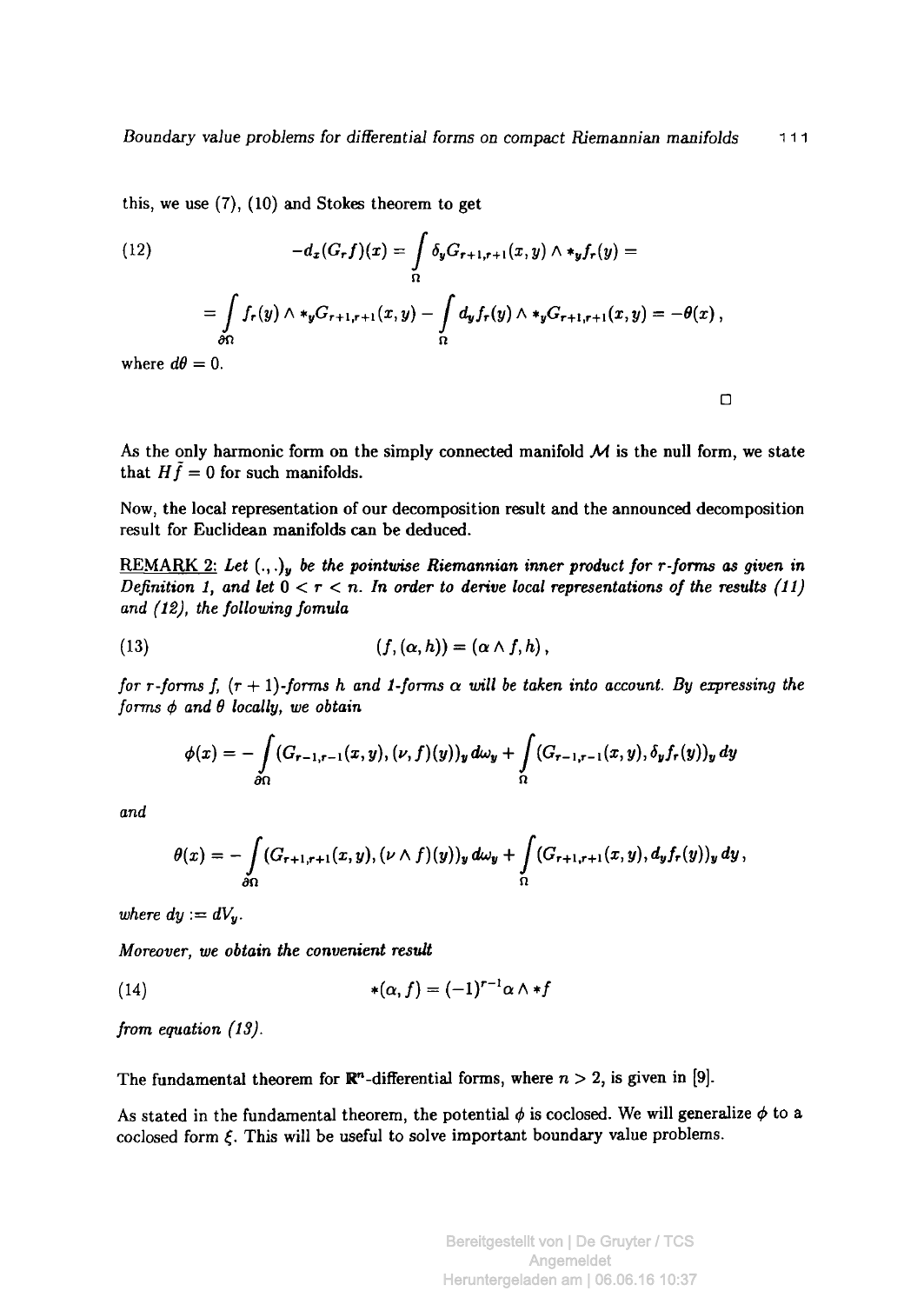<u>LEMMA 2:</u> Let  $0 < r \le n$ ,  $g = g_{r-1} \in C^{1,\lambda}(\bar{\Omega})^{r-1}$ , where  $\delta g = 0$ , and  $f = f_r \in C^{1,\lambda}(\partial \Omega)^r$ . For *the differential form ξ, defined by* 

(15) 
$$
\xi(x) := -\int_{\partial\Omega} G_{r-1,r-1}(x,y) \wedge *_{y} f_{r}(y) + \int_{\Omega} G_{r-1,r-1}(x,y) \wedge *_{y} g_{r-1}(y), \text{ where } x \in \Omega,
$$

*the equation*  $\delta \xi = 0$  *is valid if and only if* 

(16) 
$$
\delta(\nu, f) + (\nu, g) = 0 \text{ on } \partial\Omega.
$$

*Proof.* The property  $\xi \in C^{2,\lambda}(\Omega)^{r-1}$  is shown by means of  $\exp_x$  and regularity results for the Euclidean case. Furthermore, the coderived form *δξ* can be expressed as follows

(17) 
$$
\delta\xi(x) = -\int_{\partial\Omega} \delta_x G_{r-1,r-1}(x,y) \wedge *_y f_r(y) +
$$

$$
\int_{\Omega} \delta_x G_{r-1,r-1}(x,y) \wedge *_y g_{r-1}(y), \text{ where } x \in \Omega.
$$

Since  $\delta_x G_{r-1,r-1}(x, y) = 0$  for  $r = 1$ , we can now assume that  $r > 1$ . The boundary integral occuring in (17) will be transformed by means of (7), the property

(18) 
$$
d_y G_{r-2,r-2}(x,y) \wedge *_{y} f_r(y) =
$$

$$
= d_y (G_{r-2,r-2}(x,y) \wedge *_{y} f_r(y)) + G_{r-2,r-2}(x,y) \wedge *_{y} \delta_y f_r(y),
$$

and

(19) 
$$
\delta(\nu, f) = -(\nu, \delta f).
$$

Equation (19) can be inferred by using admissable boundary coordinate systems as defined in [10, p. 300]. We obtain

(20) 
$$
\int_{\partial\Omega} \delta_x G_{r-1,r-1}(x,y) \wedge *_y f_r(y) = - \int_{\partial\Omega} G_{r-2,r-2}(x,y) \wedge *_y \delta_y f_r(y) =
$$

$$
= \int_{\partial\Omega} (G_{r-2,r-2}(x,y), \delta_y(\nu, f_r)(y))_y.
$$

*As 6g* vanishes, equation (7) delivers

(21) 
$$
\delta_x G_{r-1,r-1}(x,y) \wedge *_{y} g_{r-1}(y) = -d_{y}(G_{r-2,r-2}(x,y) \wedge *_{y} g_{r-1}(y)).
$$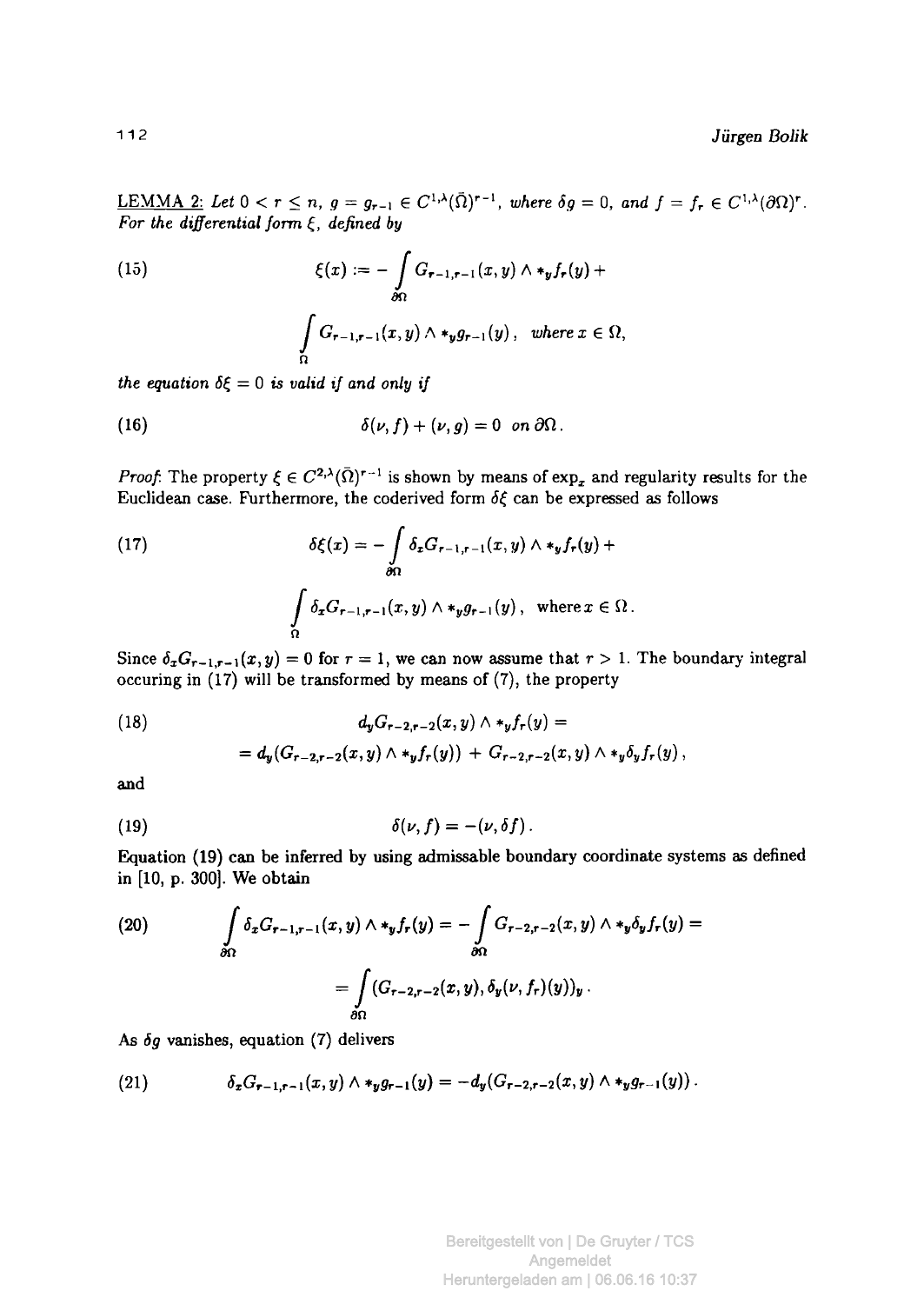Therefore we conclude

(22) 
$$
\delta\xi(x) = -\int\limits_{\partial\Omega} (G_{r-2,r-2}(x,y), \delta_{y}(\nu, f_{r})(y) + (\nu, g_{r-1})(y))_{y} d\omega_{y}.
$$

Referring to the well-known jump properties for derivatives of single layer potentials, we state that  $\delta(\nu, f)(y) + (\nu, g)(y) = 0$  if  $\delta \xi = 0$ .

 $\Box$ 

Differential forms like the presented form  $\xi$  are useful to find solutions for some boundary value problems (cf. [8, 9, 12]). Equation

$$
\delta(\nu,f)(y)+(\nu,g)(y)=0
$$

is one of the integrability conditions.

## **4 Harmonic Fields on Compact Riemannian Manifolds**

This section shall investigate Dirichlet and Neumann fields. In order to achieve this, we generalize the integral equations given in  $[9]$ .

<u>DEFINITION 3:</u> Let  $0 < r \leq n$ . The integral operator  $K_{r-1}$  is defined by

$$
K_{r-1} = K_{k,\lambda,r-1} : C_{\nu}^{k,\lambda}(\partial\Omega)^{r-1} \longrightarrow \mathcal{R}(K_{k,\lambda,r-1}),
$$
  

$$
(K_{r-1}\epsilon)(x) := -2\int_{\partial\Omega} (\nu(x), (d_xG_{r-1,r-1}(x,y), \epsilon(y))_y) d\omega_y.
$$

We are able to show a number of important properties of  $K_{r-1}$  using local charts.

REMARK 3: *For the Euclidean manifold* R", *the operator Kr\_¡ can be represented by* 

$$
(K_{r-1}\epsilon)(x) := -2\int\limits_{\partial\Omega} (\nu(x), (d_xG_0(x,y)\wedge \epsilon(y)))\,d\omega_y\,.
$$

*For n > 2, the operator*  $K_{r-1}$  corresponds with the one of [4, 5, 9].

Now, we are interested in the regularity of  $K_{r-1}$  and in properties of the adjoint as well as the Riesz number of  $K_{r-1}$ .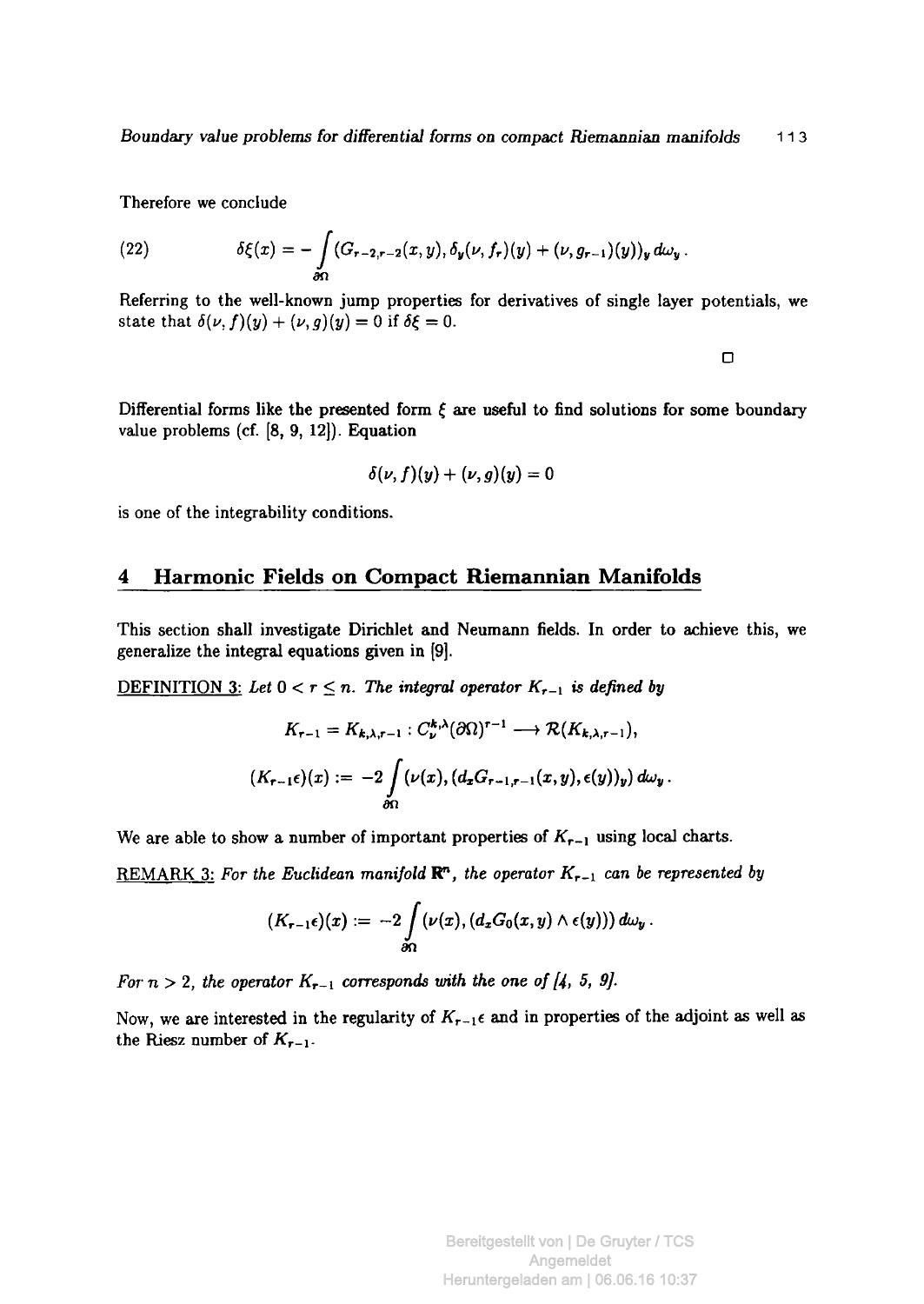### <u>LEMMA 3:</u> The operator  $K_{k,\lambda,r-1}$ , where  $0 < r \leq n$ , belongs to

$$
\mathcal{L}(C_{\nu}^{k,\lambda}(\partial\Omega)^{r-1},C_{\nu}^{k+1,\lambda}(\partial\Omega)^{r-1}).
$$

*Proof:* After transformation by means of  $\exp_{\tau}$ , the properties of the relevant kernels in  $\mathbb{R}^n$ . endowed with Euclidean metric, have to be considered. Then we proceed as in the proof of *Lemma 1*. Furthermore, we refer to results of [3, 4, 5]. Although the case  $n = 2$  is not explicitly included there, it is not difficult to adapt the proofs appropriately.

 $\Box$ 

The exterior derivative of the single layer potential is discontinuous in the normal vector's direction. This will be shown in the following Lemma.

LEMMA 4: Let  $0 < r \leq n$ ,  $f \in C^{0,\lambda}(\bar{\Omega})^r$  or  $f \in C^{0,\lambda}(\bar{\Omega})^r$ , respectively, and  $\epsilon = -(\nu, f)$ . For *the differential form u, defined by* 

$$
u(x)=u_{r-1}(x):=\int\limits_{\partial\Omega}G_{r-1,r-1}(x,y)\wedge\star_y f(y)=-\int\limits_{\partial\Omega}(G_{r-1,r-1}(x,y),\epsilon(y))\,d\omega_y\,,
$$

 $the$  *relation* 

$$
du_{\mp}(x)=\int\limits_{\partial\Omega}d_xG_{r-1,r-1}(x,y)\wedge *_y f(y)\mp \frac{1}{2}(\nu\wedge(\nu,f))(x)\ ,\ where\ x\in\partial\Omega\ ,
$$

*is valid. The upper index*  $"$ -" *relates to interior approximations and the lower one*  $"$ +" *to*  $exterior approximation$ *s*.

*Proof:* We set  $p_i := \exp_x^{-1} x_i$  and  $q := \exp_x^{-1} y$ , as we may confine ourselves to points in the neighbourhood of  $x$ . In the proof of *Lemma 1*, the decomposition

$$
(23) \hspace{1cm} G(x,y) = \omega(x,y) + W(x,y)
$$

was used, where *ω* shows "Newton-type" singularities, and *W* possesses weaker ones.

After transformation by means of  $\exp W(x, y)$  is mapped to a double form which components are  $\pm \tilde{W}_0(p,q)$ . Since  $\tilde{W}_0(p,q)$  will not affect the regarded properties, we will proceed with calculations for  $\omega(x,y)$ *.* 

Then the well-known equation

(24)  
\n
$$
\partial_{p^i} \lim_{p_l \to p} \int_{\partial \tilde{\Omega}} \tilde{\omega}_0(p_l, q) \tilde{\epsilon}(q) d\omega_q =
$$
\n
$$
= \lim_{p_l \to p} \partial_{p^i} \int_{\partial \tilde{\Omega}} \tilde{\omega}_0(p_l, q) \tilde{\epsilon}(q) d\omega_q \pm \frac{1}{2} \tilde{\nu}^i(p) \tilde{\epsilon}(p)
$$

for the differential form  $\tilde{\epsilon}$  is taken into account. Here  $p^i$  and  $\nu^i$  denote Euclidean components of p or  $\nu$ , respectively. The upper sign "+" is used for an interior approximation and the lower one " $-$ " for an exterior approximation.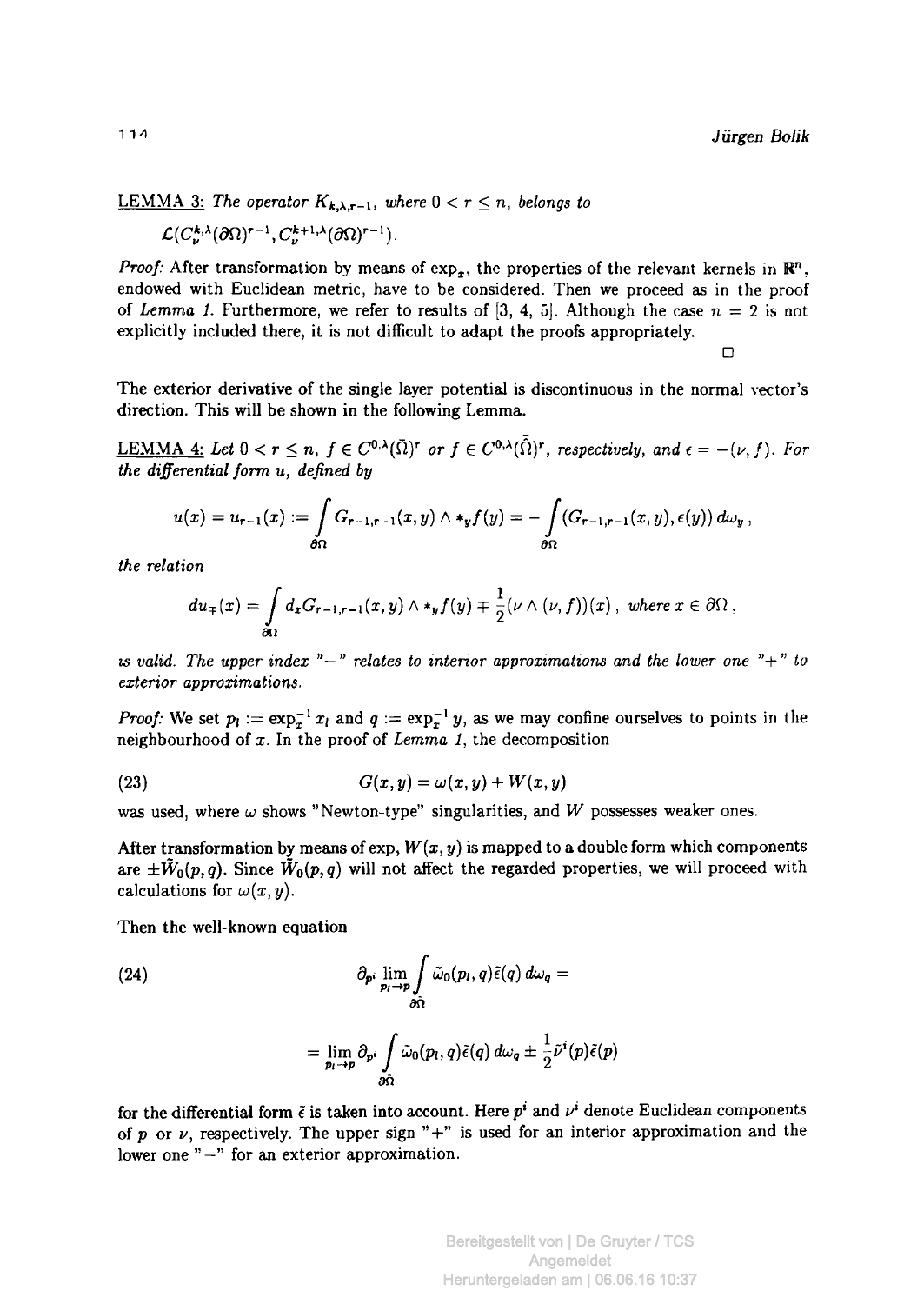Finally the equations (2) and (24) yield

(25)  
\n
$$
d \lim_{p_l \to p} \int_{\partial \tilde{\Omega}} (\tilde{G}_{r-1,r-1}(p_l, q), \tilde{\epsilon}(q))_q d\omega_q =
$$
\n
$$
= \lim_{p_l \to p} d \int_{\partial \tilde{\Omega}} (\tilde{G}_{r-1,r-1}(p_l, q), \tilde{\epsilon}(q))_q d\omega_q \pm \frac{1}{2} (\tilde{\nu} \wedge \tilde{\epsilon})(p).
$$

By means of this equation, the assertion is confirmed.

 $\Box$ 

For boundary value problems of this and the next chapter the following constraint will be important:

$$
\langle \epsilon, \gamma_i \rangle = Y_i \quad \text{for all} \quad \gamma_i \in \mathcal{N}(I - K_{r-1}^+),
$$

where  $K_{r-1}^+$  denotes the adjoint of  $K_{r-1}$  with regard to the bilinear form  $\langle ., . \rangle$  given in *Definition 1.* Now, we will show that the index

$$
n_1 := \max\{n \in \mathbb{N} \,|\, \mathcal{N}(I - K_{r-1})^{n-1} \neq \mathcal{N}(I - K_{r-1})^{n-1}\}
$$

is equal to 1. Thus the mentioned constraint can be fulfilled.

## LEMMA 5: The Riesz number of the operator  $K_{r-1}$ ,  $0 < r \leq n$ , equals 1.

*Proof.* We will generalize the approach of [9]. Let  $\epsilon^{(1)} \in C_{\nu}^{0}(\partial\Omega)^{r-1}$ , where  $i = 0, 1$ , be solutions of

(26) 
$$
(I - K_{r-1})\epsilon^{(0)} = 0, \ \ (I - K_{r-1})\epsilon^{(1)} = \epsilon^{(0)}.
$$

We set  $\epsilon^{(i)} = -(\nu, f^{(i)})$ , where  $f^{(i)} \in C^{0,\lambda}(\partial\Omega)^r$ .

Let furthermore

(27) 
$$
\xi^{(i)}(x) := \int_{\partial\Omega} (G_{r-1,r-1}(x,y), \epsilon^{(i)}(y)) d\omega_y = - \int_{\partial\Omega} G_{r-1,r-1}(x,y) \wedge *f_r^{(i)}(y), \quad x \in \mathcal{M} \setminus \partial\Omega.
$$

According to equations (26), the forms  $\epsilon^{(1)}$  are elements of  $C^{\kappa,\lambda}(\partial\Omega)^{r-1}$  for arbitrary  $k \in \mathbb{N}_0$ . Therefore the forms  $\xi^{(i)}$  belong to  $C^{k+1,\lambda}(\Omega)^{r-1}$ .

The case  $r = 1$  provides 0-forms  $\epsilon^{(1)}$  and 0-forms  $\xi^{(1)}$ . This implies that  $\delta \xi^{(1)}$  vanishes.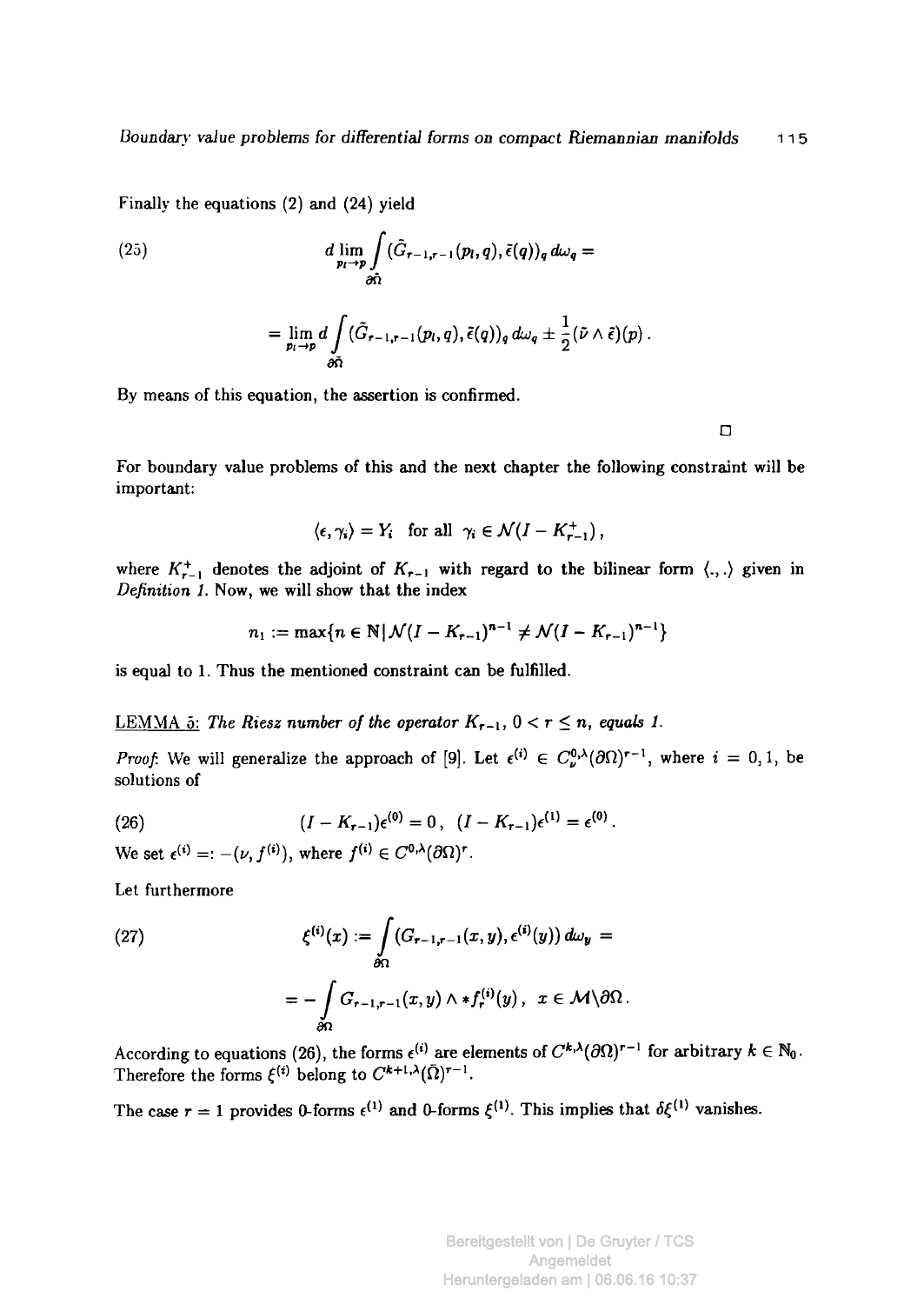For the non-trivial cases  $r > 1$ , we use property (6) to show

(28) 
$$
\delta \xi^{(1)}(x) = -\int_{\partial \Omega} \delta_x G_{r-1,r-1}(x,y) \wedge *f_r^{(1)}(y) =
$$

$$
= \int_{\partial \Omega} d_y G_{r-2,r-2}(x,y) \wedge *f_r^{(1)}(y) = \int_{\partial \Omega} G_{r-2,r-2}(x,y) \wedge * \delta f_r^{(1)}(y) .
$$

The differential forms  $\xi^{(i)}$  are harmonic forms in  $\mathcal{M}\setminus\partial\Omega$ , as can be proven by elementary methods.

We obtain from *Lemma 4* and (28)

(29) 
$$
\nu \wedge \delta d\xi_{+}^{(1)} - \nu \wedge \delta d\xi_{-}^{(1)} = 0.
$$

By this Lemma, a further jump property is given:

(30) 
$$
d\xi_{+}^{(0)} - d\xi_{-}^{(0)} = \nu \wedge \epsilon_{-}^{(0)}.
$$

Equation (26) delivers

(31) 
$$
2(\nu, d\xi_+^{(0)}) = -K_{r-1}\epsilon^{(0)} + (\nu, \nu \wedge \epsilon^{(0)}) = (I - K_{r-1})\epsilon^{(0)} = 0.
$$

We conclude from property  $\Delta \xi^{(0)} = 0$  that  $d\delta d\xi^{(0)}$  vanishes in  $\mathcal{M}\setminus \partial\Omega$ . Equation (31) then delivers  $\delta d\xi^{(0)}|_{\hat{\Omega}} = 0$  and  $d\xi^{(0)}|_{\hat{\Omega}} = 0$ . Therefore (30) implies

(32) 
$$
-d\xi_{-}^{(0)}=d\xi_{+}^{(0)}-d\xi_{-}^{(0)}=\nu\wedge\epsilon_{-}^{(0)}.
$$

By means of the property

(33) 
$$
2(\nu, d\xi_{+}^{(1)}) = (I - K_{r-1})\epsilon_{-}^{(1)} = \epsilon_{-}^{(0)}
$$

and (32), we infer that

(34) 
$$
2(\nu, d\xi_+^{(1)}) + (\nu, d\xi_-^{(0)}) = 0.
$$

The results  $d\delta d\xi^{(1)} = 0$ , (34) and (29) are taken into account in order to state

(35) 
$$
\int\limits_{\Omega} (\delta d\xi^{(1)}, \delta d\xi^{(1)}) dx = -\frac{1}{2} \int\limits_{\Omega} (\delta d\xi^{(1)}, \delta d\xi^{(0)}) dx.
$$

Referring to the analogous equation to (29), formulated for  $\xi^{(0)}$ , (32) and  $d\xi^{(0)}|_{\hat{\Omega}}=0$ , we summarize that

(36) 
$$
\nu \wedge d\xi_{-}^{(0)} = 0
$$
,  $-(\nu, d\xi_{-}^{(0)}) = \epsilon^{(0)}$  and  $\nu \wedge \delta d\xi_{-}^{(0)} = 0$ .

The form  $\delta d\xi^{(0)}|_{\Omega}$  vanishes, as the boundary value  $\nu \wedge d\xi^{\vee}$  vanishes. By means of (35), we thus obtain  $\delta d\xi^{(1)}|_{\hat{\Omega}} = 0$ . Moreover, the first equation of (36) entails that the form  $d\xi^{(0)}|_{\Omega}$  is a Dirichlet field.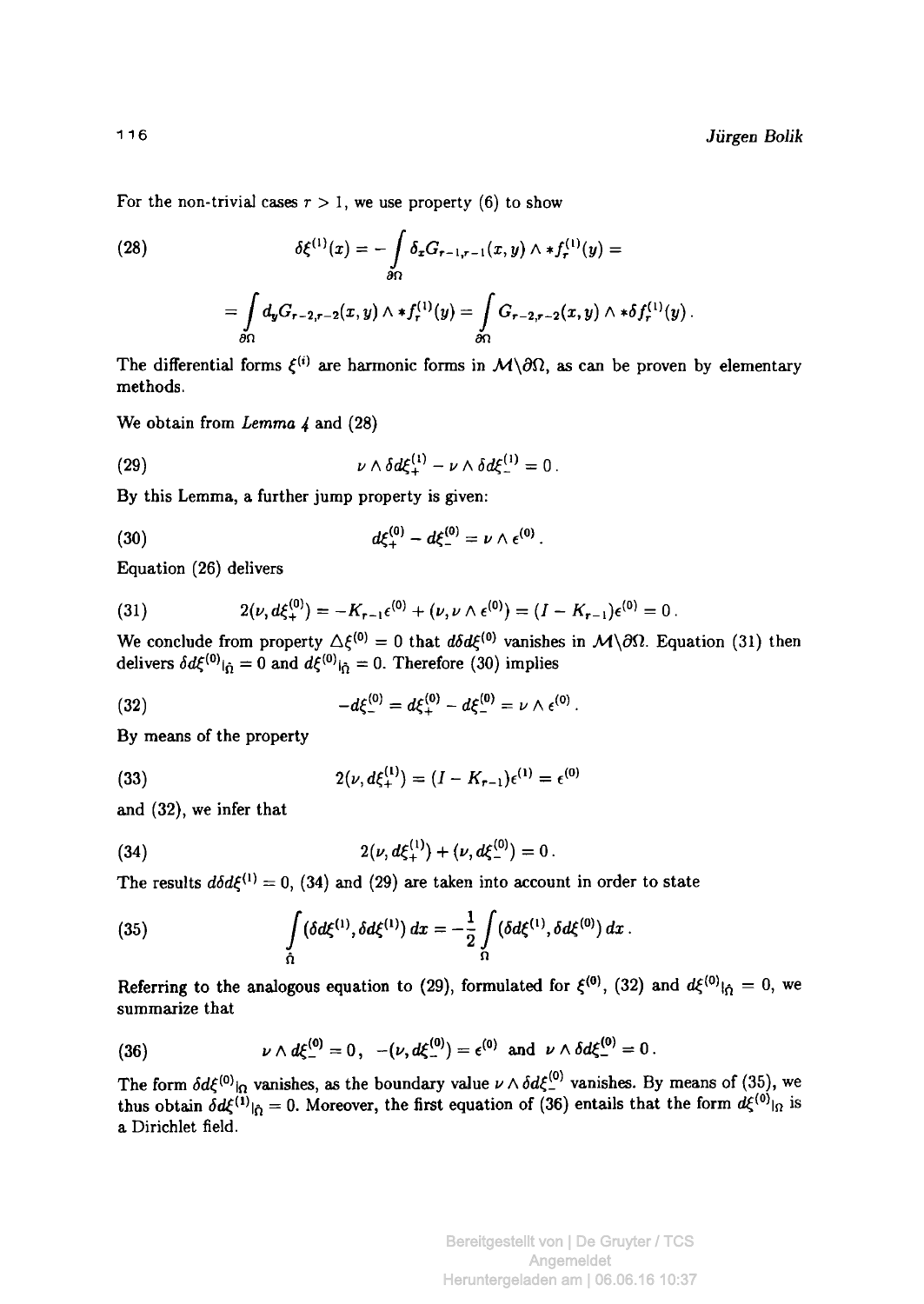As  $u_{-}^{(0)}$  equals  $u_{+}^{(0)}$ , we obtain from (34):

(37) 
$$
2((\nu, d\xi_+^{(1)}), \xi_+^{(0)}) + ((\nu, d\xi_-^{(0)}), \xi_-^{(0)}) = 0.
$$

This equation,  $\delta d\xi^{(0)}|_{\Omega} = 0$  and  $d\xi^{(0)}|_{\tilde{\Omega}} = 0$  together imply that  $d\xi^{(0)}|_{\Omega} = 0$ . Finally the second equation of (36) shows that  $\epsilon^{(0)}$  vanishes.

 $\Box$ 

In order to use results from Fredholm theory, we are interested in properties of the adjoint of the operator  $K_{r-1}$ .

DEFINITION 4: Let  $0 \leq r < n$ . The integral operator  $L_{r+1}$  is defined by

$$
L_{r+1} = L_{k,\lambda,r+1} : C_r^{k,\lambda}(\partial\Omega)^{r+1} \longrightarrow \mathcal{R}(L_{k,\lambda,r+1}),
$$
  

$$
(L_{r+1}\gamma)(x) := -2 \int_{\partial\Omega} (\nu(x) \wedge (\delta_x G_{r+1,r+1}(x,y), \gamma(y))_y) d\omega_y.
$$

The operator  $L_{r+1}$  for the Euclidean manifold  $\mathbb{R}^n$ ,  $n > 2$ , [4, 5, 9]. Now, we will show that this particular representation can be derived from our general definition.

REMARK 4: *For the Euclidean manifold* **R",** *the operator Lr+i may be represented by* 

$$
(L_{r+1}\gamma)(x) := -2\int\limits_{\partial\Omega} (\nu(x)\wedge (dG_0(x,y),\gamma(y)))\,d\omega_y\,.
$$

We will notice that application of *L* improves regularity, in accordance to the regularity results for the operator  $K$ . This can be proven in the same manner as above.

<u>LEMMA 6:</u> The operator  $L_{k,\lambda,r+1}$ *, where*  $0 \leq r < n$ *, belongs to*  $\mathcal{L}(C^{\kappa,\lambda}_{\tau}(\partial\Omega)^{r+1},C^{\kappa+1,\lambda}_{\tau}(\partial\Omega)^{r+1}).$ 

With regard to the bilinear form of *Definition 1 c)*, the operator  $-L_{r+1}$  is the adjoint of our previously defined operator  $K_r$ , i.e.  $K_r^+ = -L_{r+1}$ . Each operator L equals a composition of a operator Κ and Hodge operators. This offers the possibility to express Neumann problems for r-forms as Dirichlet problems for  $(n - r)$ -forms, where  $0 < r < n$ .

<u>LEMMA 7:</u> Let  $0 \leq r < n$ . The operator  $-L_{r+1} \in \mathcal{L}(L_r^2(\partial\Omega)^{r+1},L_r^2(\partial\Omega)^{r+1})$  is the adjoint of  $K_r \in \mathcal{L}(L^2(\partial\Omega)^r, L^2(\partial\Omega)^r)$  with regard to the bilinear form  $\langle .,.\rangle$  given in Definition 1 c).

*Proof.* Let  $u, v$  be 1-forms and f be an *l*-form, where  $0 \le l \le n$ . Then

(38) 
$$
f(u, v) = u \wedge (v, f) + (v, u \wedge f).
$$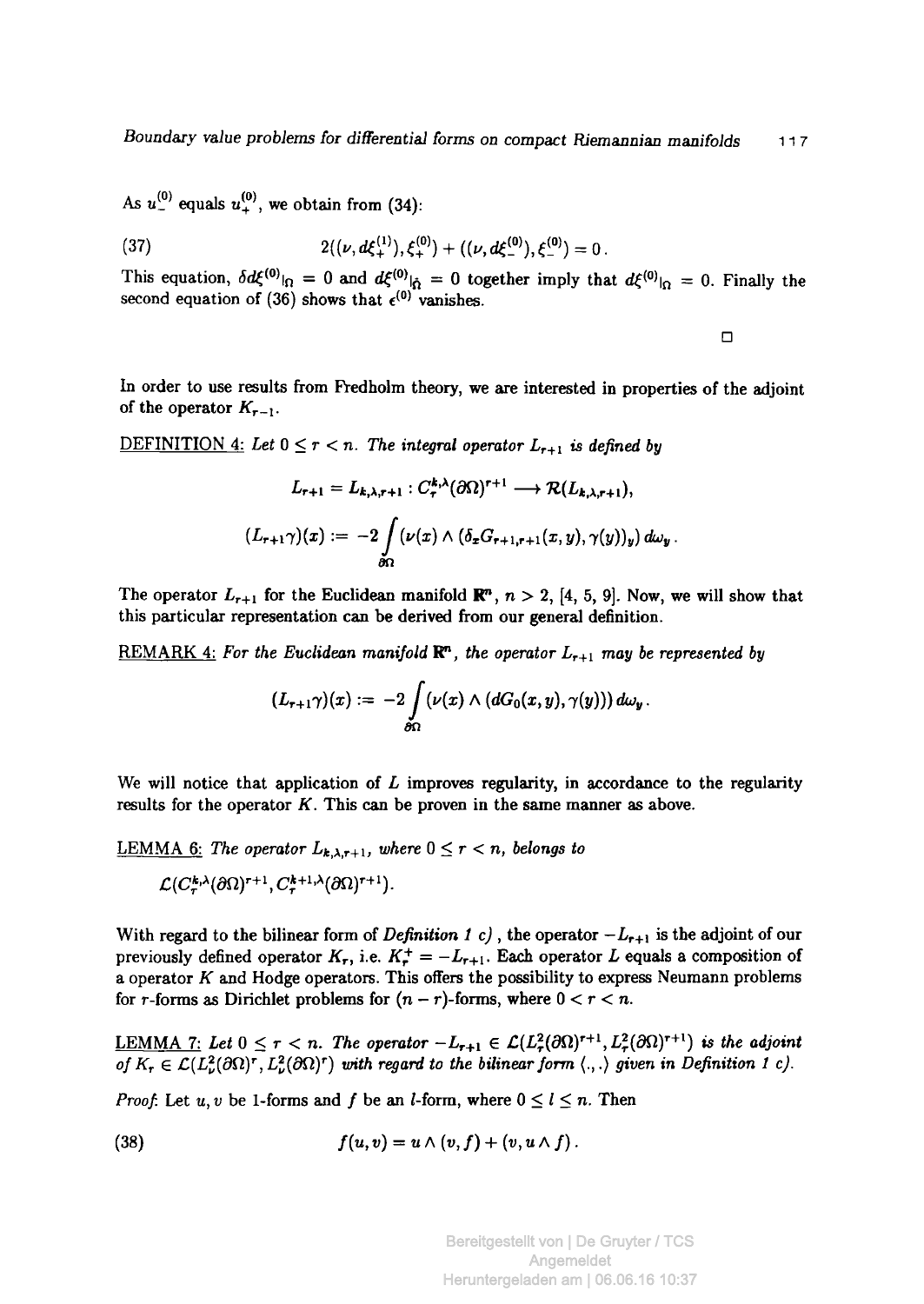The differential forms  $\epsilon$  and  $\gamma$  are chosen according to  $\epsilon \in L^2_{\alpha}(\partial\Omega)^r$  and  $\gamma \in L^2_{\alpha}(\partial\Omega)^{r+1}$ . For the relevant term  $\langle K_r \epsilon_r, \gamma_{r+1} \rangle$ , we may write

(39)  
\n
$$
\frac{1}{2}\langle K_{r}\epsilon_{r}, \gamma_{r+1}\rangle =
$$
\n
$$
= -\int_{\partial\Omega} \int_{\partial\Omega} (\nu(x) \wedge (\nu(x), (d_{x}G_{r,r}(x, y), \epsilon_{r}(y)), \gamma_{r+1}(x)) d\omega_{y} d\omega_{r}.
$$

Decomposition (38) delivers the representation

(40)  
\n
$$
\nu(x) \wedge (\nu(x), (d_x G_{r,r}(x, y), \epsilon_r(y)) =
$$
\n
$$
= (d_x G_{r,r}(x, y), \epsilon_r(y)) - (\nu(x), \nu(x) \wedge (d_x G_{r,r}(x, y), \epsilon_r(y)).
$$

It is required that  $\nu \wedge \gamma = 0$ . Hence

(41) 
$$
\frac{1}{2}\langle K_r\epsilon_r, \gamma_{r+1}\rangle = -\int\limits_{\partial\Omega}\int\limits_{\partial\Omega}((d_xG_{r,r}(x,y), \epsilon_r(y)), \gamma_{r+1}(x))\,d\omega_yd\omega_x.
$$

We derive from equation (7) and (38)

(42)  
\n
$$
\frac{1}{2}\langle K_r\epsilon_r, \gamma_{r+1}\rangle =
$$
\n
$$
= \int_{\partial\Omega} \int_{\partial\Omega} (\nu(y) \wedge \epsilon_r(y), \nu(y) \wedge (\delta_y G_{r+1,r+1}(x, y), \gamma_{r+1}(x)) d\omega_y d\omega_x.
$$

As stated in [11, p. 133], the kernel  $G_{r+1,r+1}(x,y)$  is symmetric. Therefore  $\frac{1}{2}\langle K_r\epsilon_r, \gamma_{r+1}\rangle$ equals

(43) 
$$
\int_{\partial\Omega} (\nu(x) \wedge \epsilon_r(x), (\int_{\partial\Omega} \nu(x) \wedge (\delta_x G_{r+1,r+1}(x,y), \gamma_{r+1}(y)) d\omega_y) d\omega_x = -\frac{1}{2} \langle \epsilon_r, L_{r+1} \gamma_{r+1} \rangle.
$$

One of the constraints of the mentioned problem might be characterized as a topological one, since it is directly related to homological properties. This constraint  $Y_i = \langle \epsilon, \gamma_i \rangle$  can be formulated as follows:

We will find Neumann fields  $\hat{z}_i \in \mathcal{Z}(\hat{\Omega})^{r-1}$  fulfilling

$$
\gamma_i = \nu \wedge \hat{z}_i \text{ for each } \gamma_i \in \mathcal{N}(I - K_{r-1}^+).
$$

On the other hand,  $\epsilon$  is given as  $\epsilon = -(\nu, y)$ , where  $y \in \mathcal{Y}(\Omega)^r$ . Referring to (13) and the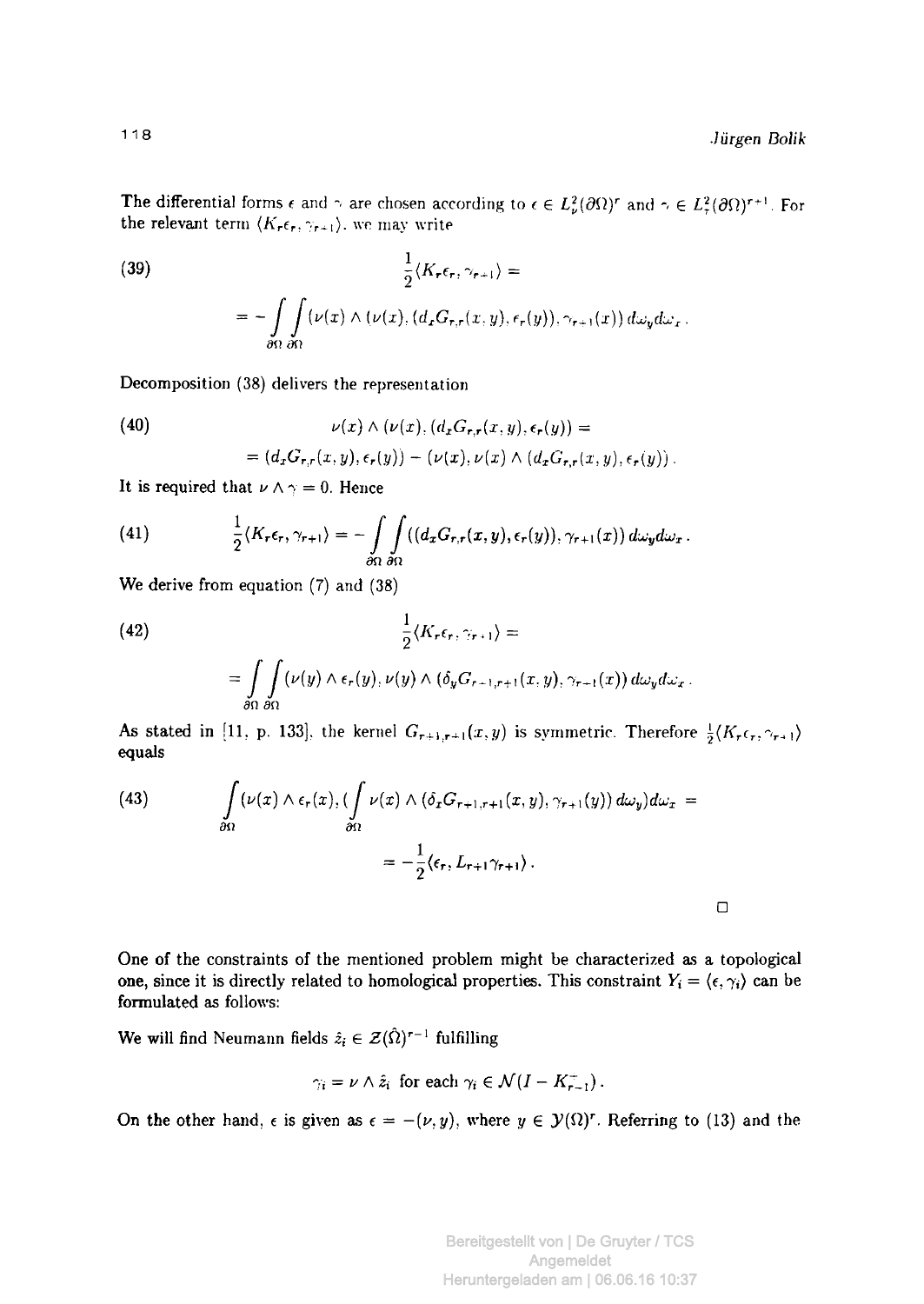decomposition (38), we can write

$$
Y_i = \langle \epsilon, \gamma_i \rangle =
$$
  
= 
$$
\int_{\partial \Omega} (\epsilon, (\nu, \gamma_i)) d\omega = - \int_{\partial \Omega} (y, \nu \wedge \hat{z}^i) d\omega.
$$

The following result can be derived by means of the commutation rule  $*G = G*$  given in [11, p. 134].

<u>LEMMA 8:</u> Let  $0 < r \leq n$ . The operator  $*L_{n-(r-1)}$  equals  $K_{r-1}*$ .

Now, we deal with the announced harmonic fields. Since each  $(n - r)$ -Neumann field can be mapped to an r-Dirichlet field, we may confine ourselves to Dirichlet fields.

THEOREM 2: We presuppose that  $0 < r < n$ . The form  $f \in C^{1,\lambda}(\bar{\Omega})^r$  is extended by zero to *the form*  $\tilde{f} \in L^2(\mathcal{M})^r$ .

a) Let the differential form  $f \in C^{1,\lambda}(\bar{\Omega})^r$  be a Dirichlet field, where  $H\tilde{f} = 0$ . Then

$$
\epsilon:=-(\nu,f)
$$

*is a solution of the homogeneous equation* 

$$
(44) \qquad (I - K_{r-1})\epsilon = 0 \, .
$$

*b)* If  $\epsilon$  is a solution of this equation, then the r-form

(45) 
$$
f(x) = f_r(x) := d \int_{\partial \Omega} (G_{r-1,r-1}(x,y), \epsilon_{r-1}(y))_y d\omega_y
$$

*is a*  $C^{k,\lambda}(\bar{\Omega})^r$ -form on  $\Omega$ , and a Dirichlet field on  $\Omega$ , where the values  $k \in \mathbb{N}$  and  $0 < \lambda < 1$  are arbitrary. Moreover, f has the properties

$$
(46) \qquad \qquad -(\nu, f) = \epsilon
$$

*and* 

(47) *Hf =* 0 *onM.* 

*Proof.* Kress's arguments presented in [9] and *Theorem 1* will be used,

a) For the presupposed Dirichlet field  $f$  we thus conclude that

(48) 
$$
f(x) = f_r(x) = d\xi_{r-1}(x), \ \ x \in \Omega,
$$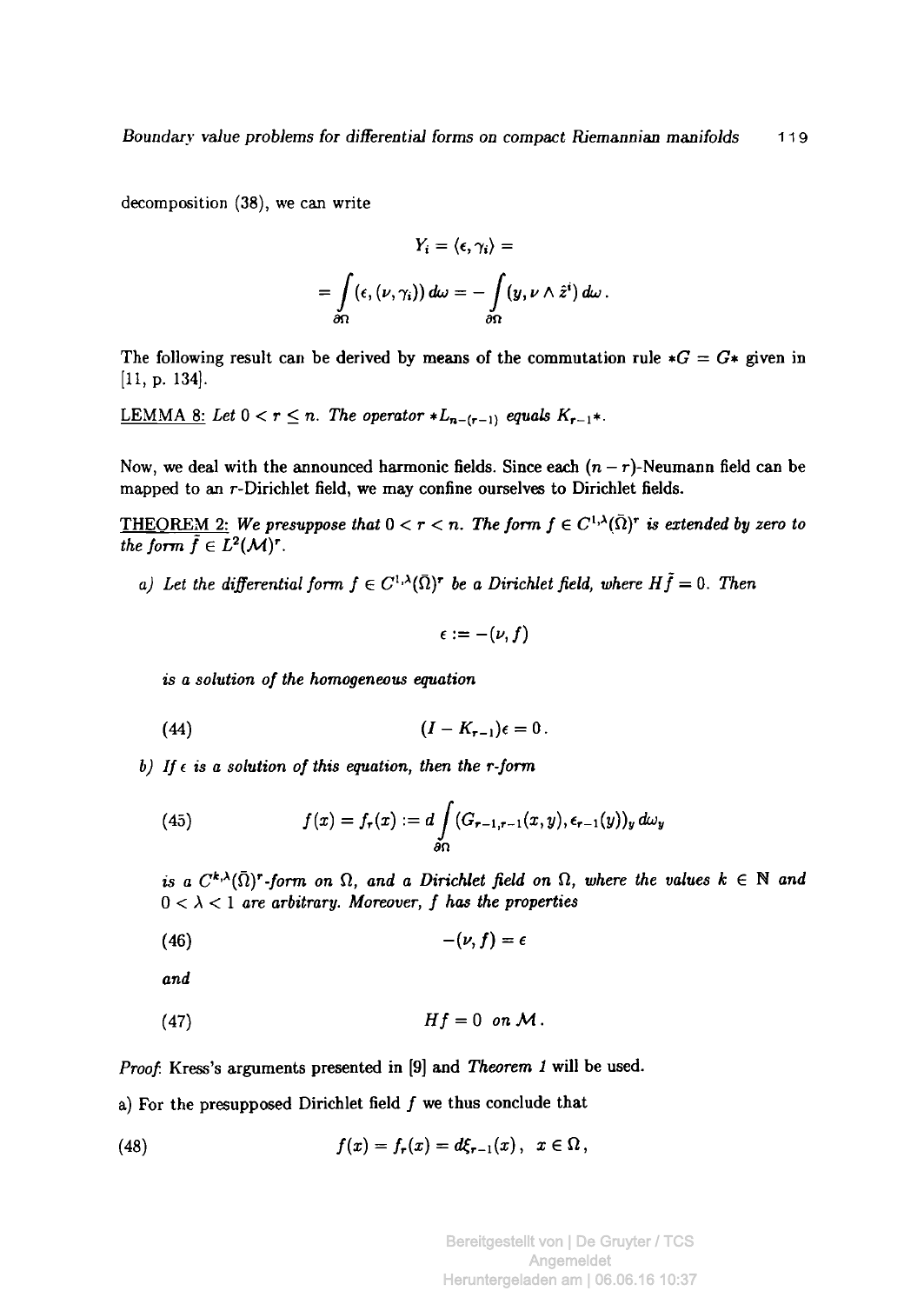where the potential  $\xi_{r-1}$  is given by

(49) 
$$
\xi_{r-1}(x) = -\int\limits_{\partial\Omega} G_{r-1,r-1}(x,y) \wedge *_{y} f_{r}(y) =
$$

$$
= \int\limits_{\partial\Omega} (G_{r-1,r-1}(x,y), \epsilon(y))_{y} d\omega_{y}.
$$

Therefore the assertion (44) is proven by means of *Lemma 4-*

b) The regularity result  $\epsilon \in C^{k,\lambda}(\partial \Omega)^{r-1}$  is inferred from the homogeneous integral equation and the regularity for the operator  $K_{r-1}$ , cf. Lemma 3. According to the assumption (45) we can write

(50) 
$$
f(x) = f_r(x) := d\xi_{r-1}(x),
$$

where

$$
\xi_{r-1}(x):=\int\limits_{\partial\Omega} (G_{r-1,r-1}(x,y),\epsilon(y))_y\,d\omega_y\,.
$$

As  $\epsilon$  belongs to  $C^{k,\lambda}(\partial\Omega)^{r-1}$ , the differential form  $\xi$  is in  $C^{k+1,\lambda}(\partial\Omega)^{r-1}$ . Furthermore, an  $r$ -form  $f' \in C^{k,\lambda}(\partial\Omega)^r$  exists which fulfils  $-(\nu, f') = \epsilon$ .

Since  $\xi_{r-1}$  is a harmonic form in  $M\setminus\partial\Omega$ , the equation

$$
\delta f = \delta d\xi = -d\delta\xi
$$

is valid in  $M\setminus\partial\Omega$ . As already used above, we write the index "-" for the interior approximations and the index "+" for the exterior ones. Conclusions from *Lemma 4* and the presumed integral equation are

$$
(52) \qquad \qquad (\nu, f_+) = 0
$$

and

$$
(53) \t\t\t f_{+}-f_{-}=\nu\wedge\epsilon.
$$

For the coderived form *δξ,* the equation

(54) 
$$
\delta \xi_{r-1}(x) = - \int \limits_{\partial \Omega} \delta_x G_{r-1,r-1}(x,y) \wedge \ast_y f'_r(y)
$$

is given. Since this form vanishes for  $r = 1$ , we may now confine ourselves to  $2 \le r < n$ . Analogously to (28) the form  $\delta \xi_{r-1}$  can be suitably written such that

(55) 
$$
\delta \xi_{r-1}(x) = \int_{\partial \Omega} G_{r-2,r-2}(x,y) \wedge \ast_y \delta_y f'_r(y) .
$$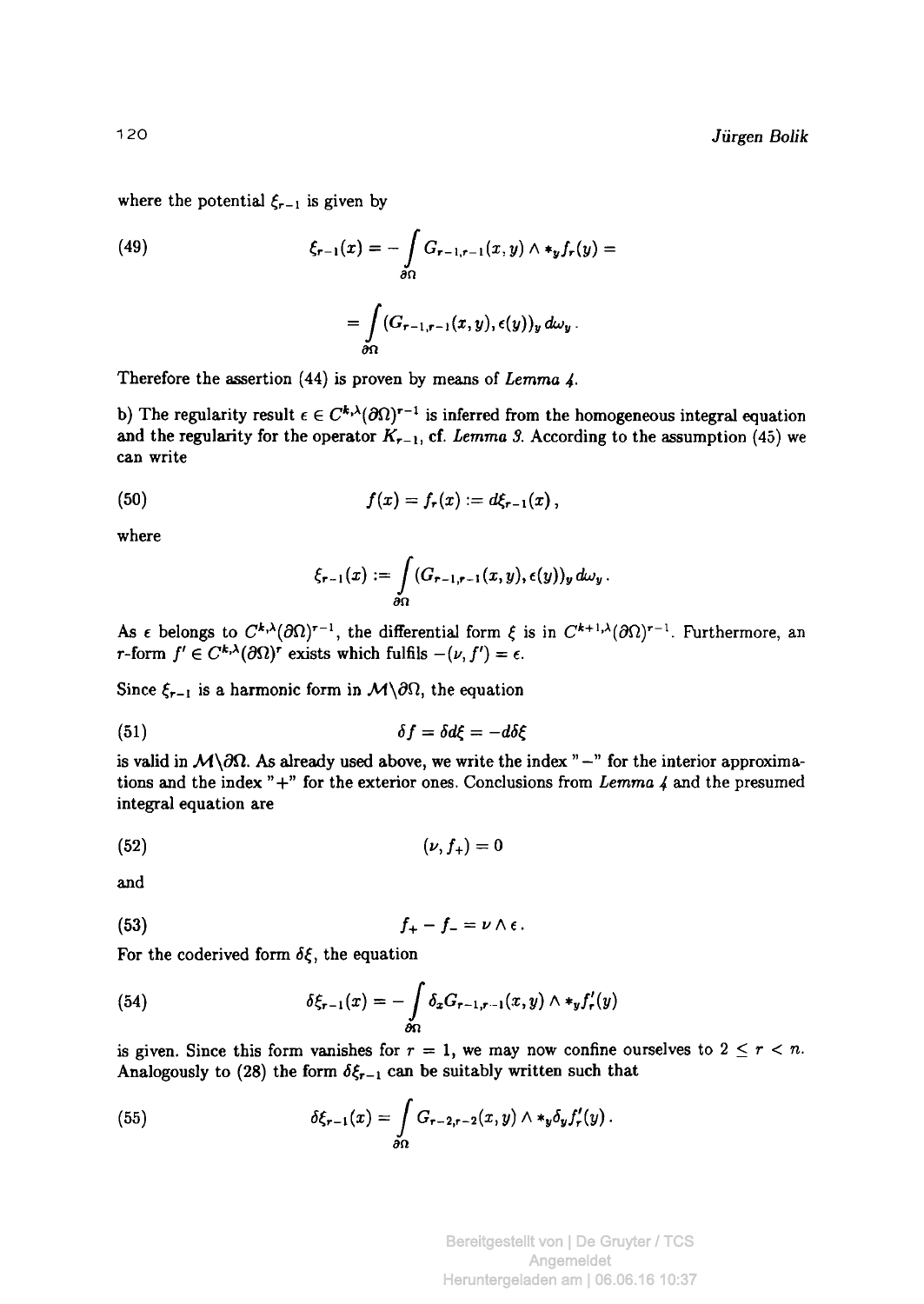Then the representation of *άδξ, Lemma 4* and equation (51) yield

$$
\nu \wedge \delta f_+ - \nu \wedge \delta f_- = 0.
$$

Finally the assertion is proven using the well-known arguments of [9].

 $\Box$ 

REMARK 5: Let  $0 < r < n$  and let  $B_r = B_r(\Omega)$  be the Betti number of order r with regard *to the set* Ω.

- *a) The preceding Theorem 2 can be formulated for Neumann fields as well. This can be shown by means of the Hodge mapping \*.*
- *b) There exist a unique Dirichlet field on* Ω *which satisfies*

(57) 
$$
-\int_{\partial\Omega} (y, \nu \wedge \hat{z}^i) d\omega = Y_i, \text{ for all } \hat{z}_i \in \mathcal{Z}(\hat{\Omega})^{r-1},
$$

$$
i = 1, ..., B_{n-r}.
$$

*This is a consequence of Theorem Ζ and the issue to follow.* 

*c)* Lemma 5 shows that there is a uniquely defined solution  $\epsilon$  of  $\mathcal{N}(I - K_{r-1})$  which fulfils

(58) 
$$
\langle \epsilon, \gamma_i \rangle = Y_i, \quad \text{for all } \gamma_i \in \mathcal{N}(I - K_{r-1}^+), i = 1, ..., B_{n-r}.
$$

*As* stated in [7], the number of linear independent Dirichlet (Neumann) *r-*fields on Ω, where  $0 < r < n$ , is equal to the Betti number  $B_{n-r} = B_{n-r}(\Omega)$   $(B_r = B_r(\Omega))$ . Generalizing the results of [9], we have shown that

(59) 
$$
\dim \mathcal{N}(I - K_{r-1}) = B_{n-r}(\Omega)
$$

and

(60) 
$$
\dim \mathcal{N}(I-L_{r+1})=B_r(\Omega).
$$

Furthermore, Alexander's duality theorem points out the relationship of Betti numbers for  $\Omega$  and  $\Omega$ .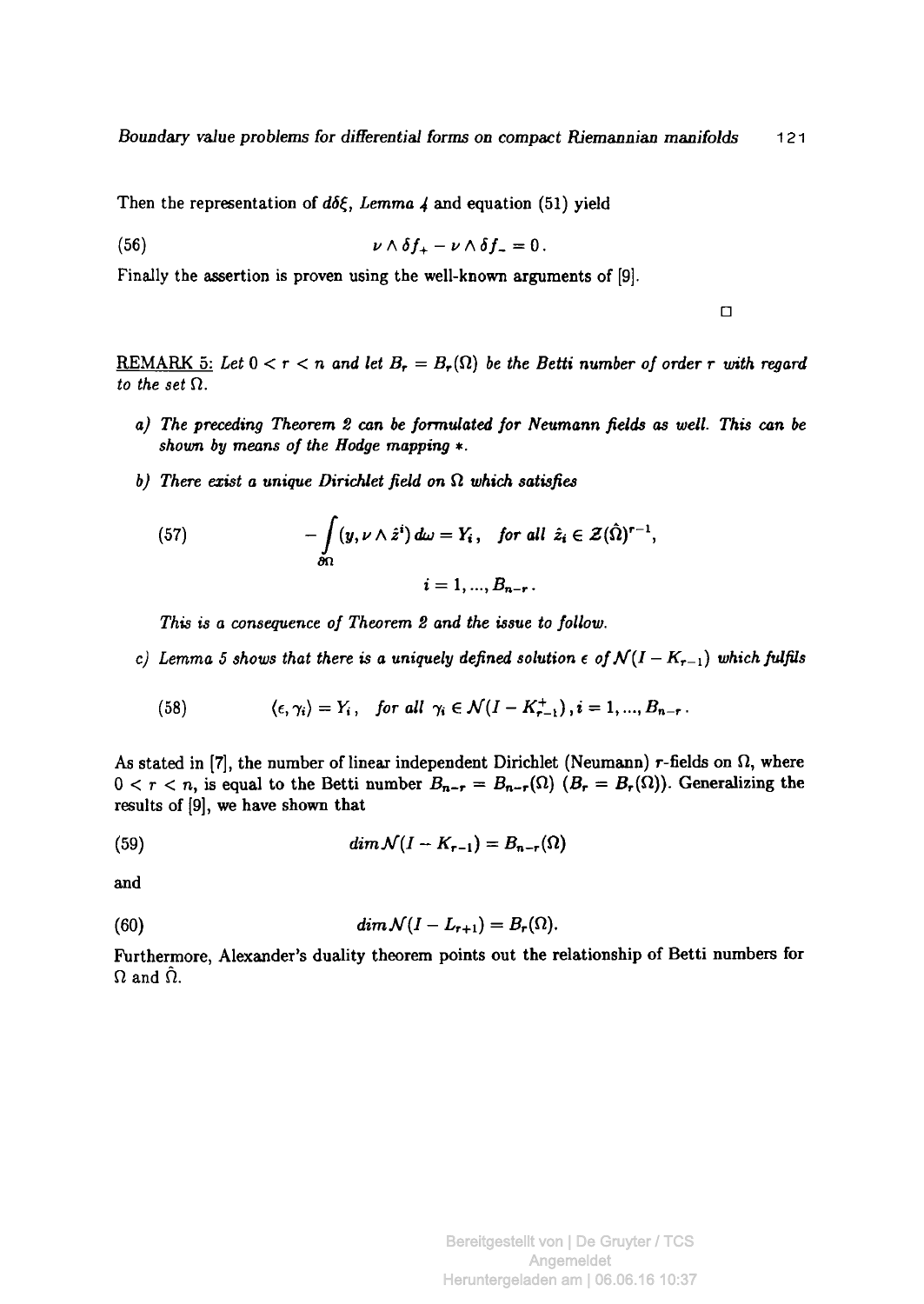## **5 Dirichlet and Neumann Boundary Problems**

Our main result of this chapter is stated in *Theorem 3.* There the boundary value problem is connected with a Fredholm problem for differential forms defined on the boundary  $\partial Ω$ . The concerning boundary problem, called Dirichlet Problem, will be presented in the subsequent section.

DEFINITION 5: Dirichlet Problem

Let  $0 < r < n$ ,  $h \in C^{1,\lambda}(\Omega)^{r+1}$ ,  $g \in C^{1,\lambda}(\Omega)^{r-1}$  and  $\gamma \in C^{1,\lambda}_r(\partial \Omega)^{r+1}$ . Moreover *is a basis of*  $\mathcal{Z}(\Omega)^{r-1}$  and  $Y_i$  are real numbers. Then a solution  $f \in C^{1,\lambda}(\Omega)^r$  of the Dirichlet *problem has to fulfil the local equations* 

(61) 
$$
df = h \text{ and } \delta f = g \text{ in } \Omega
$$

$$
-\nu \wedge f = \gamma \quad \text{on } \partial \Omega
$$

*and the topological constraint* 

(62) 
$$
-\int_{\partial\Omega} (f, \nu \wedge \hat{z}_i) d\omega = Y_i, \ \ i = 1, ..., B_{n-r}.
$$

Evidently there exist integrability conditions of this boundary value problem. Later we will realize that the below listed necessary conditions are sufficient ones.

## LEMMA 9: Integrability Conditions for the Dirichlet Problem

*Let 0 < r < η and let the assumptions of Definition 5 be fulßled. Then the necessary conditions (63)-(67) are given as follows: We presuppose that* 

$$
(63) \t\t\t\t dh = 0 \t\t in \Omega
$$

*and* 

$$
\delta g=0 \ \ in \ \Omega \ .
$$

*Both forms h and g, extended by zero to L<sup>2</sup> (M)-forms, are required to be elements of*   $H^{\perp}L^2(\mathcal{M})^s$ , where s equals  $r+1$  or  $r-1$ , respectively. These extended forms are called *h and g again.* 

*Moreover, 'we presuppose that* 

(65) 
$$
d\gamma - \nu \wedge h = 0 \quad on \ \partial\Omega\,,
$$

(66) 
$$
\int_{\Omega} (h, y) dx + \int_{\partial \Omega} (\gamma, y) d\omega = 0 \text{ for all } y \in \mathcal{Y}(\Omega)^{r+1},
$$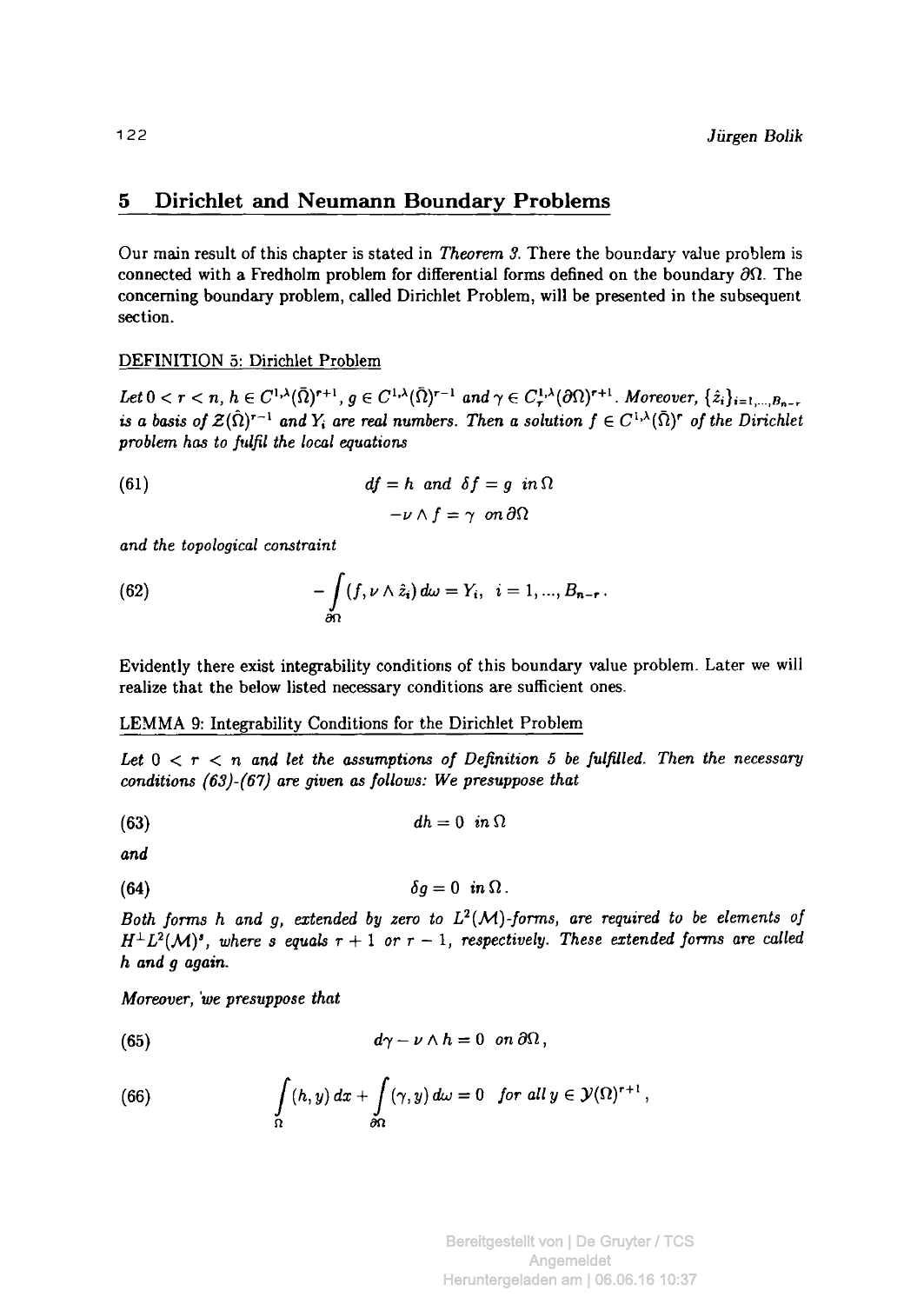*and* 

(67) 
$$
\int_{\Omega} (g, y) dx = 0 \text{ for all } y \in \mathcal{Y}(\Omega)^{r-1}.
$$

*For*  $r = 1$ , the conditions (64) and (67) are redundant, for  $r = n - 1$  the conditions (63) and *(65) can be omitted.* 

**THEOREM** 3: We assume that  $0 < r < n$ ,  $h \in C^{1,\lambda}(\Omega)^{r+1}$ ,  $g \in C^{1,\lambda}(\Omega)^{r-1}$  and  $\gamma \in C^{1,\lambda}_\tau(\partial\Omega)^{r+1}$ . The form  $f \in C^{1,\lambda}(\Omega)^r$  is extended by zero to the form  $f \in L^2(\mathcal{M})^r$ .

*a)* Let  $f \in C^{1,\lambda}(\bar{\Omega})^r$  be a solution of the Dirichlet problem which satisfies  $H\tilde{f} = 0$ . Then  $\epsilon(x) := -(\nu, f)(x)$  *is a solution of the inhomogeneous integral equation* 

(68) 
$$
(I - K_{r-1})\epsilon = \mu(h, g, \gamma), \text{ where}
$$

$$
\mu(h,g,\gamma)(x) := -2\left(\nu(x),d\int_{\Omega}G_{r-1,r-1}(x,y)\wedge *_y g_{r-1}(y) + \delta\left(\int_{\Omega}h_{r+1}(y)\wedge *_y G_{r+1,r+1}(x,y) + \int_{\partial\Omega}(G_{r+1,r+1}(x,y),\gamma_{r+1}(y))_y\,d\omega_y\right)\right),
$$
  
for  $x\in\partial\Omega$ ,

*and the topological constraint* 

(69) 
$$
\langle \epsilon, \nu \wedge \hat{z}_i \rangle = Y_i, \quad i = 1, ..., B_{n-r},
$$

*is fulfilled.* 

*b) Vice versa, if e is a solution of the integral problem (68) and (69), and the integrability conditions of Lemma 9 are satisfied, then* 

$$
(70) \t\t\t f := d\xi + \delta\zeta,
$$

*where* 

$$
\xi(x):=\int\limits_{\partial\Omega} (G_{r-1,r-1}(x,y),\epsilon_{r-1}(y))_y\,d\omega_y+\int\limits_{\Omega} G_{r-1,r-1}(x,y)\wedge\star_y g_{r-1}(y)
$$

*and* 

$$
\zeta(x) := \int\limits_{\partial\Omega} (G_{r+1,r+1}(x,y), \gamma_{r+1}(y))_y \, d\omega_y + \int\limits_{\Omega} h_{r+1}(y) \wedge \ast_y G_{r+1,r+1}(x,y),
$$

*is the uniquely determined C<sup>l</sup> 'x{Q)r-solution of the Dirichlet problem on* **Ω.** *Additionally, the solution f shows the property*  $Hf = 0$  *on M.*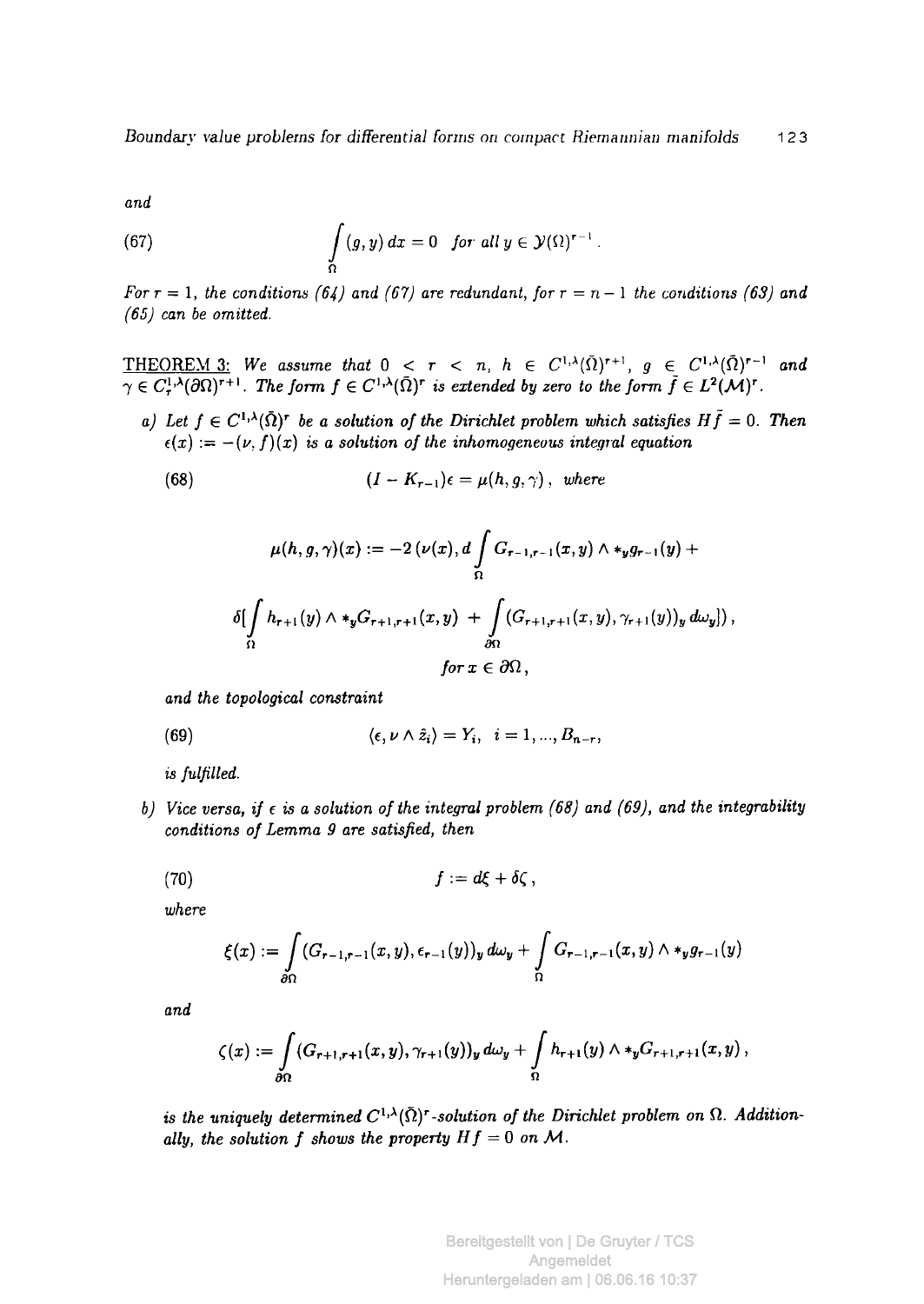*Proof.* Essential parts of the proof are similar to the corresponding ones in [9] and [4]. On **the other hand, some arguments differ. Therefore we will also repeat some known context. Since part a) of the assertion is a consequence of** *Theorem 1* **and** *Lemma 4,* **it merely remains to prove part b) of the equivalence.** 

The components of the differential forms  $\xi$  and  $\zeta$  belong to  $C^{2,\lambda}(\bar{\Omega})$  or  $C^{2,\lambda}(\bar{\Omega})$ , respectively. As the extended forms h and g are elements of  $H^{\perp}L^2(\mathcal{M})^s$ , where s equals  $r + 1$  or  $r - 1$ , **this implies** 

(71) 
$$
\Delta \xi = 0 \text{ and } \Delta \zeta = 0 \text{ in } \Omega
$$

(72) 
$$
\Delta \xi = g \text{ and } \Delta \zeta = h \text{ in } \Omega.
$$

**By means of equations (71) and (72) we derive convenient expressions:** 

$$
\delta f = -d\delta \xi \text{ in } \hat{\Omega}
$$

(74) 
$$
\delta f = g - d \delta \xi \text{ in } \Omega.
$$

*Lemma 2* and integrability condition (65) entail that  $d\zeta = 0$  in  $\Omega$  as well as in  $\hat{\Omega}$ . The **differential form** *df* **thus equals Δ(. Then equations (71) and (72) show that** 

(75) 
$$
df = 0 \text{ in } \Omega \text{ and } df = h \text{ in } \Omega.
$$

*Lemma 4* **delivers** 

(76) 
$$
d\xi_{+} - d\xi_{-} = \nu \wedge \epsilon \text{ and } \delta\theta_{+} - \delta\theta_{-} = (\nu, \gamma) \text{ on } \partial\Omega.
$$

This can be summarized as jump property for f:

(77) 
$$
f_{+} - f_{-} = \nu \wedge \epsilon + (\nu, \gamma) \text{ on } \partial \Omega.
$$

Thus integral equation (68) implies that  $(\nu, f_+)$  vanishes.

**Arguing as for the proof of** *Lemma 2,* **we obtain** 

(78) 
$$
\delta \xi(x) = \int_{\partial \Omega} (G_{r-2,r-2}(x,y), \delta_y \epsilon_{r-1}(y) - (\nu, g_{r-1})(y))_y d\omega_y.
$$

**Therefore the form**  $\nu \wedge d\delta \xi$  is continuous at  $\partial \Omega$ .

The form  $f_{\hat{\theta}}$  is an element of  $Z(\hat{\Omega})^r$ , which can be derived from  $d\delta f_{\hat{\Omega}} = 0$ ,  $(\nu, f_+) = 0$  and **the first equation of (75). Moreover, we obtain that** 

(79) 
$$
\int_{\partial\Omega} (f_+, (\nu, y)) d\omega = 0 \text{ for all } y \in \mathcal{Y}(\Omega)^{r+1},
$$

by virtue of (65) and (77). The form  $f$  thus vanishes in  $\hat{\Omega}$ .

According to (64) and (74) we infer that  $\delta d\delta \xi$ <sub> $\Omega$ </sub> = 0. As  $f_{\delta}$  vanishes, the form  $d\delta \xi$ <sub>+</sub> vanishes **too. We have stated in (29) that**  $\nu \wedge d\delta \xi$  is continuous at  $\partial \Omega$ . This implies that  $\nu \wedge d\delta \xi = 0$ .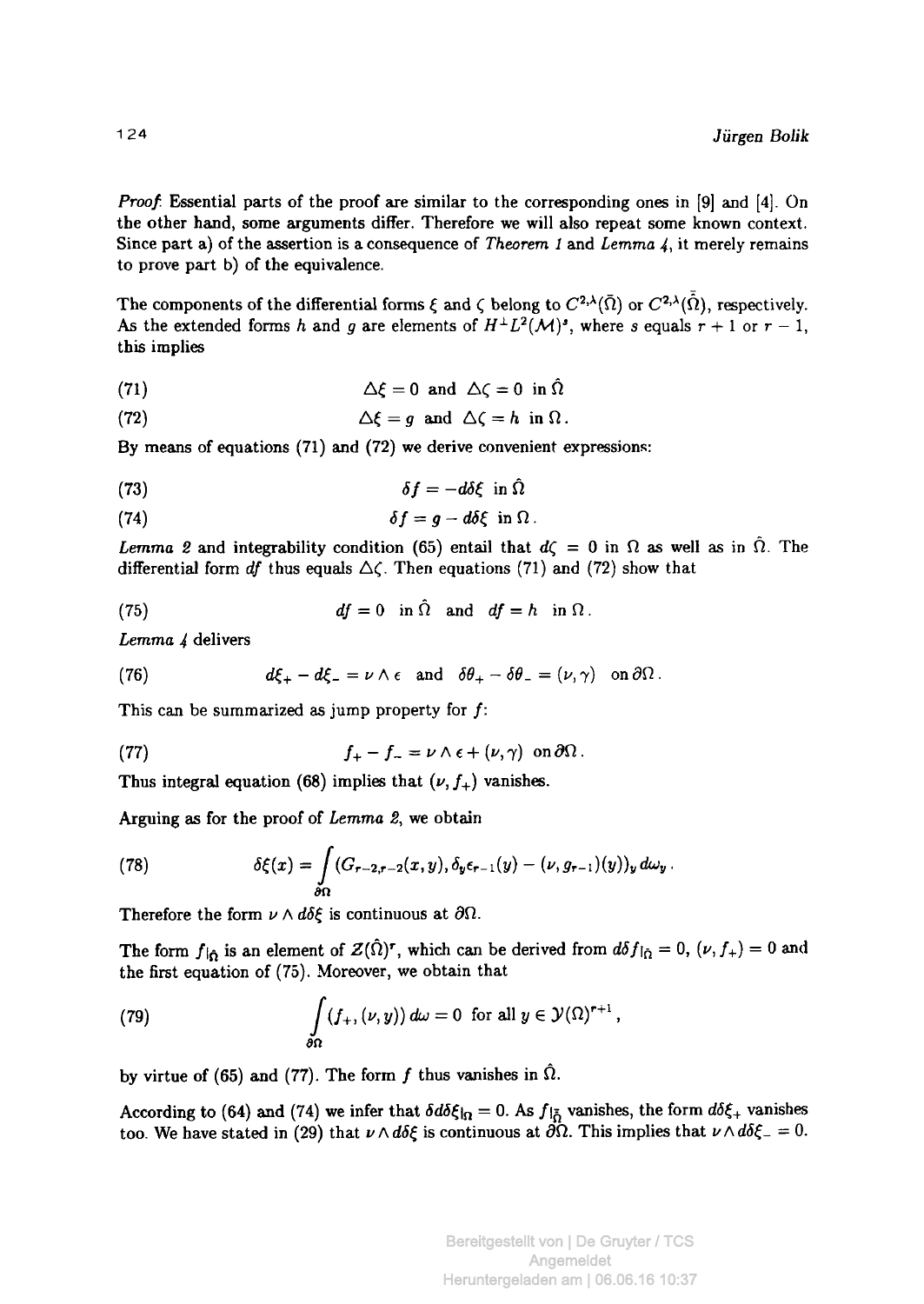Therefore  $d\delta\xi_{\vert\Omega}$  is an element of  $\mathcal{Y}(\Omega)^{r-1}$ , and we conclude, by means of the integrability condition (67):

(80) 
$$
\int_{\Omega} (d\delta\xi, d\delta\xi) dx = -\int_{\Omega} (d\delta\xi, \delta f) dx = -\int_{\partial\Omega} (\nu \wedge d\delta\xi, f) d\omega = 0.
$$

Hence the form *δξ* vanishes on Ω.

The properties  $f|_{\tilde{\Omega}} = 0$  and (77) entail that

(81) 
$$
-\nu \wedge f_{-} = \gamma \text{ and } -(\nu, f_{-}) = \epsilon.
$$

Finally we have to show that the inhomogeneous integral equation (68) is solvable. This is the case if

(82) 
$$
\langle \mu, \gamma_i \rangle = 0 \text{ for all } \gamma_i \in \mathcal{N}(I - K_{r-1}^+)
$$

is valid for  $\mu = \mu(h, g, \gamma)$ . The elements of  $\mathcal{N}(I - K_{r-1}^+)$  can be expressed as differential forms  $\nu \wedge \hat{z}_i$ , where  $(\hat{z}_i)$  is the basis of Neumann (r-1)-fields on  $\hat{\Omega}$ . Then some calculation delivers

(83)  
\n
$$
\langle \mu, \gamma_i \rangle = \int_{\partial \Omega} (\mu, \hat{z}_i) d\omega =
$$
\n
$$
= 2 \int_{\Omega} (\delta d \int_{\Omega} G_{r-1, r-1}(x, y) \wedge *_{y} g_{r-1}(y), \hat{z}_i(x)) dx =
$$
\n
$$
= -2 \int_{\Omega} (d\delta \int_{\Omega} G_{r-1, r-1}(x, y) \wedge *_{y} g_{r-1}(y), \hat{z}_i(x)) dx =
$$
\n
$$
= 2 \int_{\partial \Omega} (\delta \int_{\Omega} G_{r-1, r-1}(x, y) \wedge *_{y} g_{r-1}(y), (\nu, \hat{z}_i)(x)) d\omega_x = 0,
$$

where we have used that  $Hg|_{\hat{\Omega}}$  vanishes.

Therefore the according Fredholm equation possesses a solution, and the solution is unique according to *Remark 5.* 

 $\Box$ 

The dual boundary value problem, denoted as Neumann Problem, can be derived from the Dirichlet Problem by using the Hodge mapping.